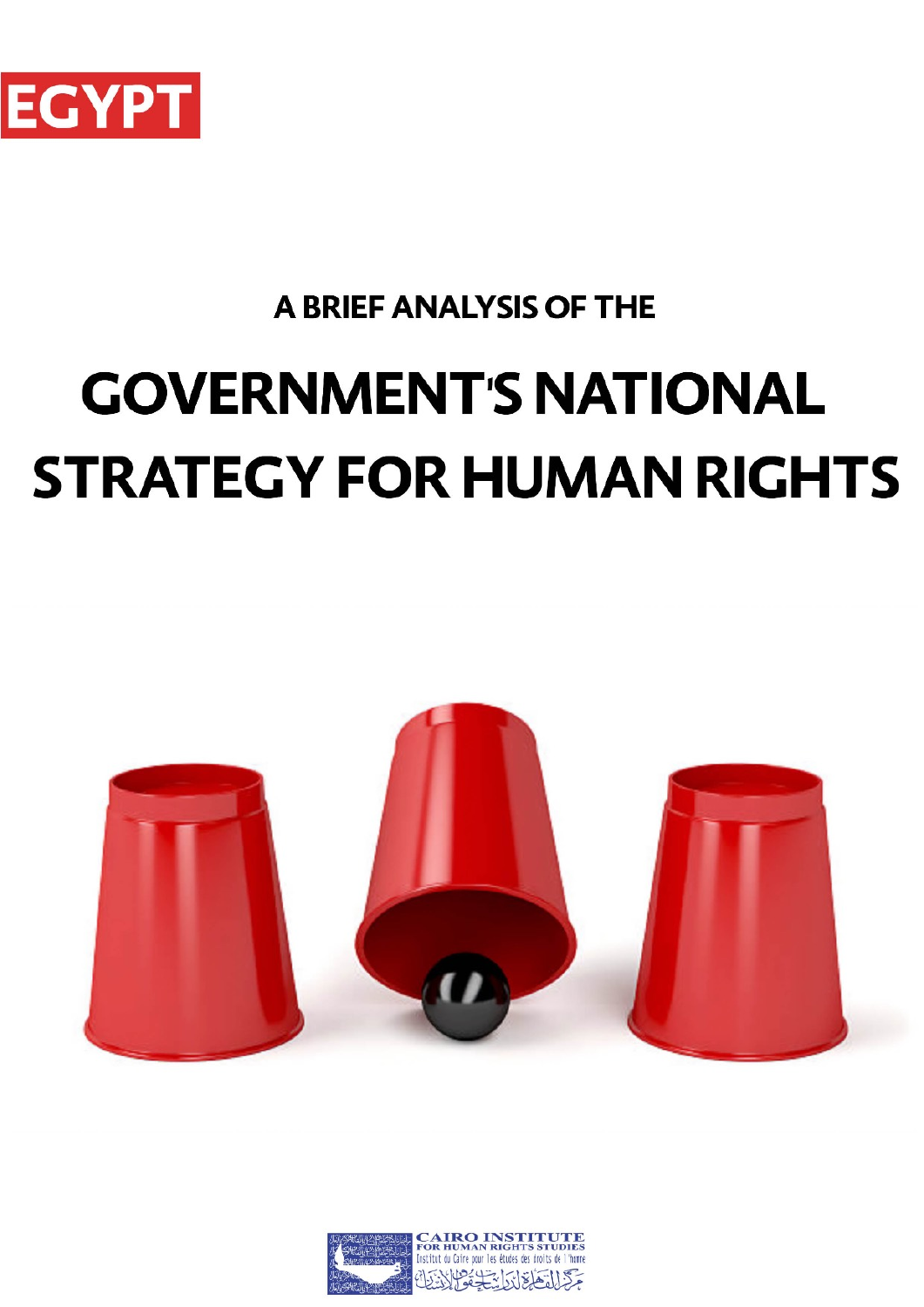# **A Brief Analysis of the Egyptian Government's National Strategy for Human Rights**

<span id="page-1-3"></span>President Abdel Fattah al-Sisi launched Egypt'[s](#page-1-0) National Strategy for Human Rights<sup>[1](#page-1-0)</sup> on 11 September 2021. The Cairo Institute for Human Rights Studies (CIHRS) views this document as a quintessential embodiment of the official and chronic denial of the human rights crisis in Egypt, including a lack in the minimal political will required for reform on the part of the current Sisi administration.[2](#page-1-1)

<span id="page-1-4"></span>The main objective of the National Strategy is to whitewash human rights crimes and violations committed by the Egyptian government following mounting international criticism of its rights record, including an unprecedented [joint declaration](https://cihrs.org/wp-content/uploads/2021/03/HRC46-JST-on-Egypt-item-4.pdf) by 32 countries denouncing Egypt's human rights situation before the United Nations on 12 March 2021. Adding to such international pressure is the new America[n](#page-1-2) administration<sup>[3](#page-1-2)</sup> under President

<span id="page-1-5"></span><span id="page-1-0"></span>[<sup>1</sup>](#page-1-3) National Strategy for Human Rights, [Shorouknews,](https://www.shorouknews.com/news/view.aspx?cdate=11092021&id=88806c01-6524-4d11-9fa8-c3feeeca8c93) Sept. 11, 2021.

<span id="page-1-1"></span>[<sup>2</sup>](#page-1-4) Egypt: Human rights catastrophe results from lack of political will, not lack of a national strategy to whitewash reality, [CIHRS](https://cihrs.org/egypt-human-rights-catastrophe-results-from-lack-of-political-will-not-lack-of-a-national-strategy-to-whitewash-reality/?lang=en), Sept. 13, 2021.

<span id="page-1-2"></span>[<sup>3</sup>](#page-1-5) Egypt is sending the Biden administration on a wild goose chase, Ezzedine C. Fishere, [Washington Post,](https://www.washingtonpost.com/s/opinions/2021/10/07/egypt-human-rights-strategy-sissi-biden-wild-goose-chase/) Oct 7, 2021.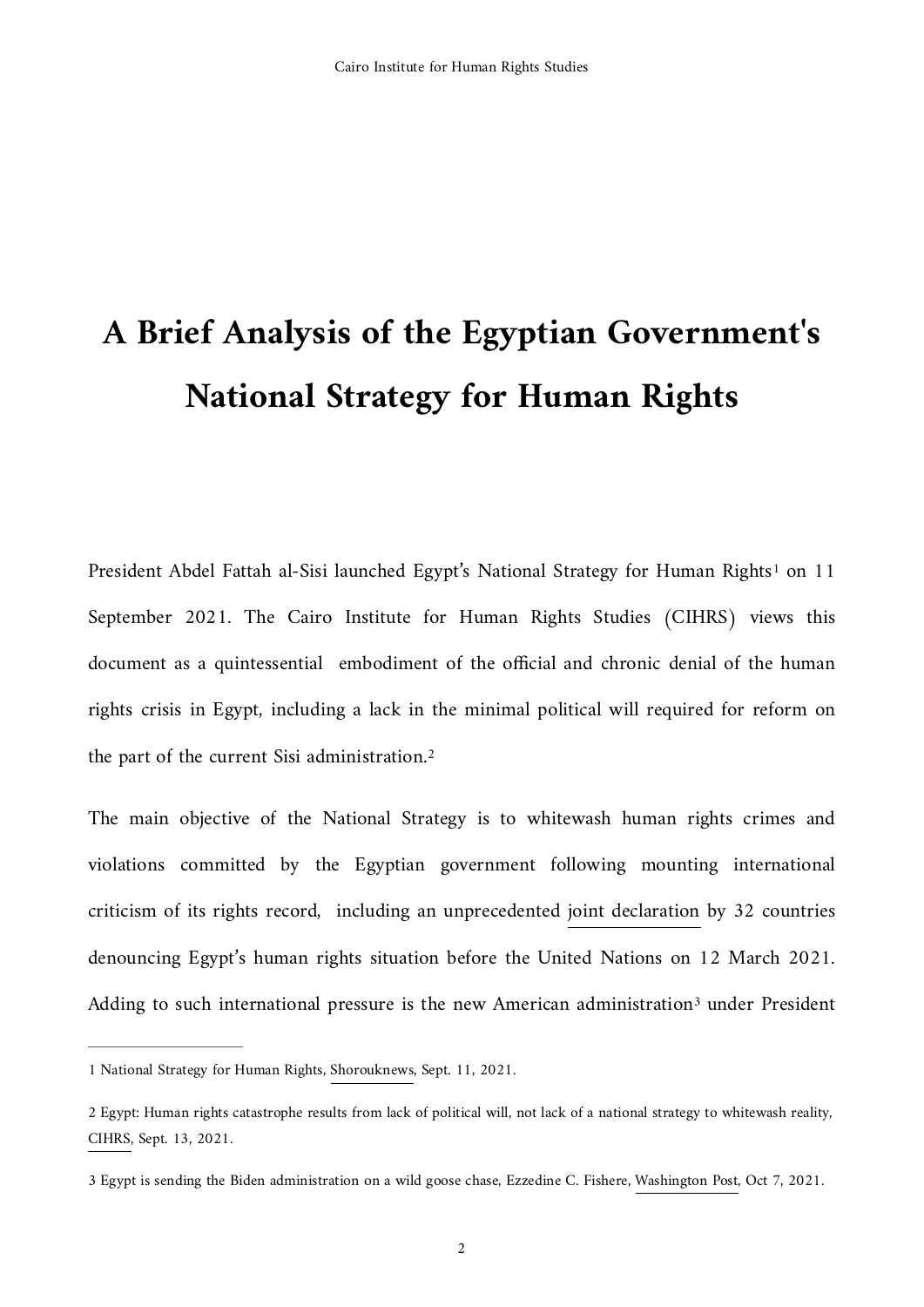<span id="page-2-5"></span><span id="page-2-4"></span>Joseph Biden, who pledged in his election campaign to manage the United States' relationship with Egypt differently, with greater emphasis on human rights.<sup>[4](#page-2-0)</sup> Thus the national human rights strategy does not address Egyptians but instead addresses a foreign audience, with the aim of  $5$  misleading the international community into believing that the Sisi government is initiating reform. Tellingly, the strategy was prepared by the Ministry of Foreign Affairs as opposed to any ministry concerned with Egypt's internal affairs.<sup>[6](#page-2-2)</sup> Likewise, the first public discussion of the strategy took place with decision-makers, think tanks, and civil society in the United States and not in Egypt.[7](#page-2-3)

<span id="page-2-7"></span><span id="page-2-6"></span>The Supreme Standing Committee for Human Rights handled the preparation of the National Strategy for Human Rights, according to Prime Minister decision no. 2396 of 2018 to form a committee responsible for responding to criticism directed at the Egypt government in international forums, without any regard for the criticism and concerns coming from within Egypt by the country's citizens and residents. The committee is headed by the Minister of Foreign Affairs (Article 2), and its secretariat is led by the Human Rights and International Humanitarian and Social Issues department at the Ministry of Foreign Affairs (Article 6). The first article of the resolution addressed the goal of forming the committee, which is "to respond to the allegations raised against the Arab Republic of Egypt regarding human rights." The committee's terms of reference (Article 3, Clause 1) is to develop a national strategy for human rights; formulate a unified Egyptian vision to express

<span id="page-2-0"></span>[<sup>4</sup>](#page-2-4) Joe Biden, [Twitter,](https://twitter.com/JoeBiden/status/1282419453939113989) Jul 12,2020.

<span id="page-2-1"></span>[<sup>5</sup>](#page-2-5) States break silence to condemn Egypt's abuses at UN rights body, [CIHRS,](https://cihrs.org/states-break-silence-to-condemn-egypts-abuses-at-un-rights-body/?lang=en) Mar 12, 2021.

<span id="page-2-2"></span>[<sup>6</sup>](#page-2-6) Main aspects of the strategy, Bahey eldin Hassan, Salon Ibn Rushd, [YouTube](https://www.youtube.com/watch?v=Zi_-BRw-xMA), Sept. 20, 2021.

<span id="page-2-3"></span>[<sup>7</sup>](#page-2-7) Egypt's new rights image met with skepticism in DC, [Mada Masr,](https://www.madamasr.com/en/2021/10/14/feature/politics/new-rights-image-met-with-skepticism-as-international-dialogue-group-puts-it-to-test-in-dc/) Oct. 14, 2021.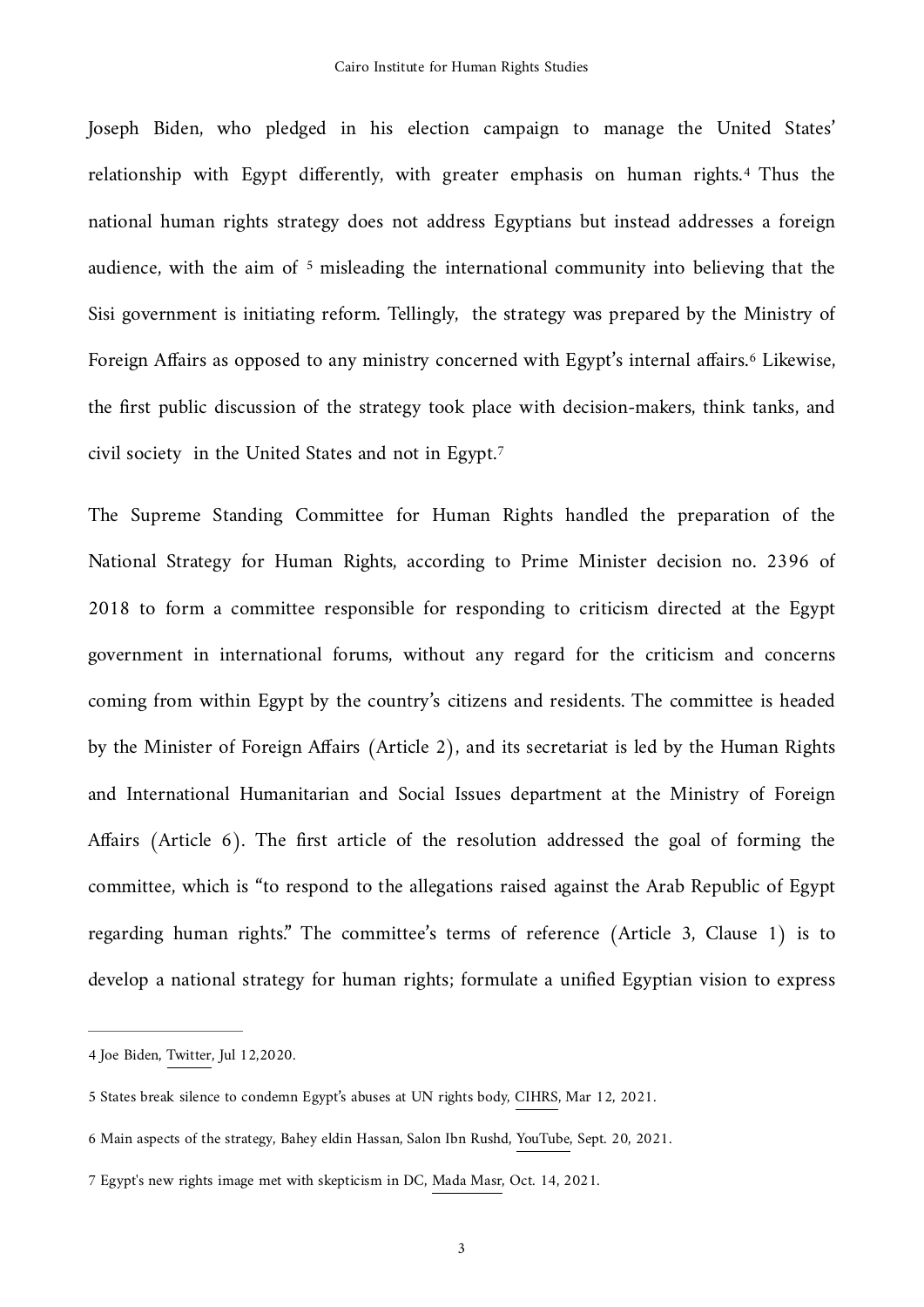in international and regional forums (not in Egypt); monitor, study and address human rights issues raised at international level (not in Egypt), and prepare responses to the allegations raised (section 3).

<span id="page-3-10"></span><span id="page-3-9"></span><span id="page-3-8"></span><span id="page-3-7"></span><span id="page-3-6"></span>The foremost challenge facing the creators of any strategy in any field is a correct diagnosis of the fundamental problem for which the strategy is set. The different reports issued by independent Egyptian<sup>8</sup> and international<sup>9</sup> huma[n](#page-3-0) rightsorganizations, the United Nations, <sup>[10](#page-3-2)</sup> various foreign governments, and the European Parliament<sup>11</sup> have found tha[t](#page-3-3) the human rights situation in Egypt is drastically deteriorating with widespread and systematic violations of human rights on virtually a daily basis, at the hands of civil and military state institutions<sup>12</sup>with the complicity of the judiciary. Meanwhile, the Egyptian government's  $78$ page strategy allegedly confirms that the source of the human rights predicament in Egypt is the people themselves, including a lack of societal awareness and the shortcomings of politicalparties and civil society.<sup>[13](#page-3-5)</sup> Thus the strategy recommends raising citizens' awareness rather than putting an end to the state's unremitting daily repression, despite the fact that this repression contravenes Egypt's constitution, law, and governmental regulations.

<span id="page-3-11"></span><span id="page-3-0"></span>[<sup>8</sup>](#page-3-6) 300 UN recommendations spurned by the Egyptian government; 12 demands must be urgently implemented before next month's UPR, [CIHRS,](https://cihrs.org/300-un-recommendations-spurned-by-the-egyptian-government-12-demands-must-be-urgently-implemented-before-next-months-upr/?lang=en) Oct. 14, 2019.

<span id="page-3-1"></span>[<sup>9</sup>](#page-3-7) Permanent State of Exception, [Amnesty International](https://www.amnesty.org/en/latest/campaigns/2019/11/egypt-permanent-state-of-exception-abuses-by-the-supreme-state-security-prosecution/), Sept. 27, 2019.

<span id="page-3-2"></span>[<sup>10</sup>](#page-3-8) UN Committee against Torture report, Sessions 57, 58, 59 & 60, [OHCHR](https://tbinternet.ohchr.org/_layouts/15/treatybodyexternal/Download.aspx?symbolno=A/72/44&amp;Lang=en), May 12, 2017.

<span id="page-3-3"></span>[<sup>11</sup>](#page-3-9) European Parliament resolution on the deteriorating situation of human rights in Egypt, [EU Parliament,](https://www.europarl.europa.eu/doceo/document/RC-9-2020-0426_EN.html) Dec 16, 2020.

<span id="page-3-4"></span>[<sup>12</sup>](#page-3-10) UN Committee against Torture report, Sessions 57, 58, 59 & 60.

<span id="page-3-5"></span>[<sup>13</sup>](#page-3-11) The strategy portrays citizen awareness as the problem, Bahey eldin Hassan, Salon Ibn Rushd, [YouTube,](https://www.youtube.com/watch?v=boUadVemyP0) Sept. 20, 2021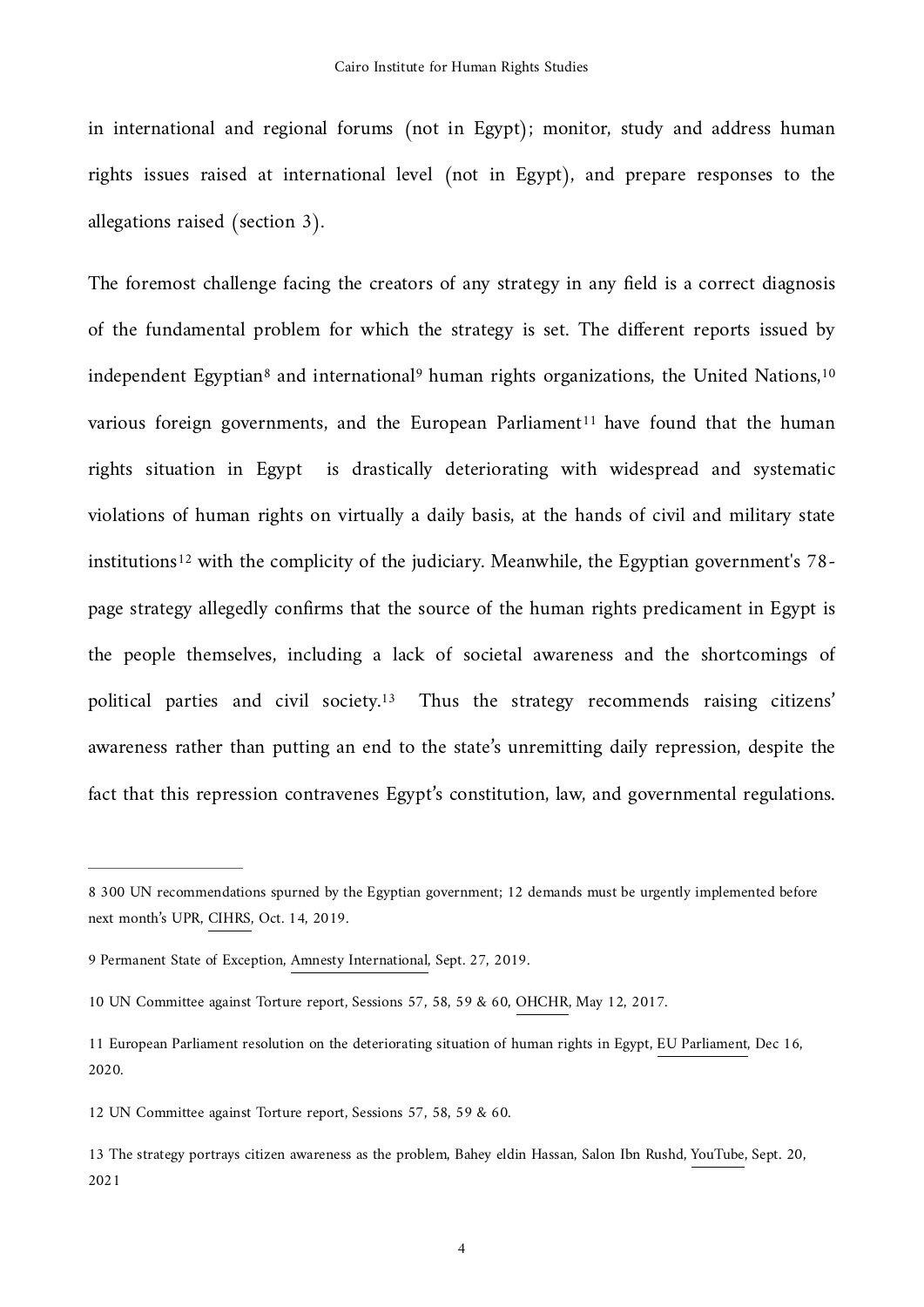<span id="page-4-3"></span>It is worth noting that Sisi announced, a few days after the strategy's launch, that there are no human rights violations in Egypt.<sup>[14](#page-4-0)</sup> Sisi's statement demonstrates the extent to which a policy of denial regarding Egypt's human rights record has become entrenched in the Egyptian government, over which Sisi has exercised authoritarian rule for more than seven years.

<span id="page-4-4"></span>The critical flaws of Sisi's National Strategy for Human Rights are not limited to its denial of the tragic reality of human rights in Egypt, but also extend to the concept of 'human rights' itself. What is meant by 'human rights' in this 78-page strategy? Despite the strategy's allusion to the indivisibility and universality of human rights, it completely neglects Sisi's official stance, which emphatically affirms that universal human rights values are Western values<sup>[15](#page-4-1)</sup> and cannot be applied to Egyptians. The strategy distinguishes between civil and political rights on the one hand, and economic, social and cultural rights on the other, stressing upon the necessity of this distinction alongside the superiority of economic and social rights, which are equated with the state's performance of its daily economic and social functions.<sup>16</sup>

<span id="page-4-5"></span>Sisi's frequent presidential statements are significant in that not only are they issued in his capacity as a head of state who wields 'imperial' powers unprecedented in Egypt's modern history, but they also constitute the core media message in Egypt regarding human rights. State media handles these presidential statements daily with explanation and promotion, and

<span id="page-4-0"></span>[<sup>14</sup>](#page-4-3) Al-Sisi: Egyptians must be assured that there is no human rights violations in Egypt, [YouTube](https://www.youtube.com/watch?v=90wFb1JgUX0), Sept. 16, 2021.

<span id="page-4-1"></span>[<sup>15</sup>](#page-4-4) Statement of Egyptian president in press conference with French president, [YouTube,](https://youtu.be/LJ3TjR5vA7g?t=2115) Jan. 28, 2019.

<span id="page-4-2"></span>[<sup>16</sup>](#page-4-5) Statement of Egyptian president in press conference with French president, [YouTube,](https://youtu.be/N5Uz0Y8ljjE?t=168) Oct. 24, 2017.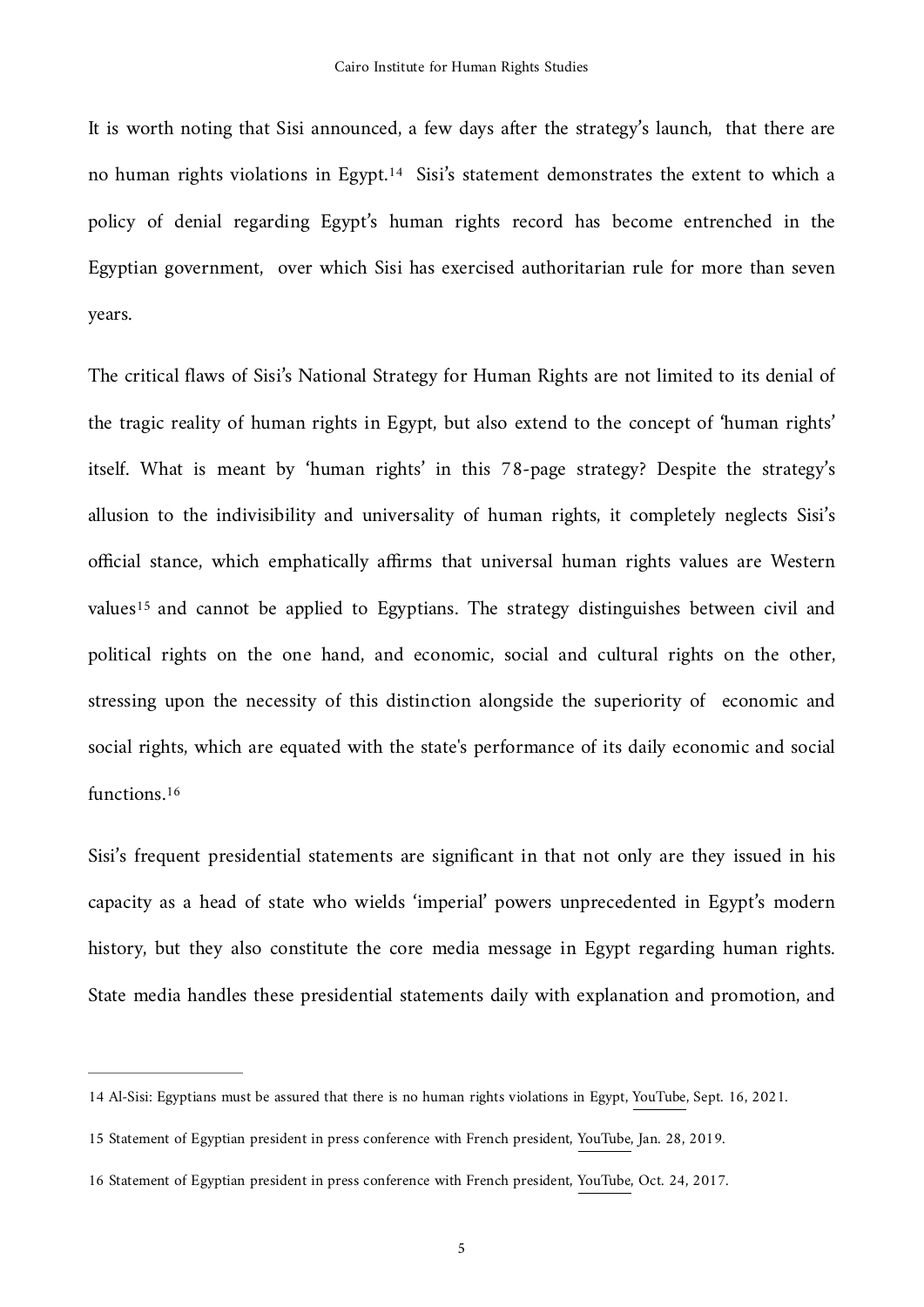<span id="page-5-3"></span><span id="page-5-2"></span>the state's core media message on human rights is reflected in legislation issued by parliament, $17$  and in directives issued by the attorney general to state investigative agencies. It is also reflected in educational curriculum<sup>[18](#page-5-1)</sup> while legitimating religious discourse, both Islamic and Christian, that perpetuates cultural relativity permissive of human rights violations.

The National Strategy document's total dismissal of the appalling human rights situation in Egypt is indicative of the Sisi administration's stance on the inapplicability of universal human rights to Egypt, thus in this view the government's widespread and frequent human rights violations do not contravene the state's obligations towards its citizens. The document reduces the issue to a "weak culture of human rights, and some false cultural legacies contradicting with values and principles of human rights." The document ignores the primary role of the Egyptian state in perpetuating a culture hostile to human rights, including through its official discourse, its media and religious institutions, and the prevailing educational curricula in schools and universities.

In its practices and policies, the government of Egypt acts in direct opposition to human rights values and principles, not least of all through its numerous restrictions on fundamental rights such as free expression and academic freedom, and its unremitting decade-long assault against independent human rights organizations, spearheaded and implemented by state institutions such as the judiciary and security agencies. This assault has

<span id="page-5-0"></span>[<sup>17</sup>](#page-5-2) Egyptian Parliament approves Cybercrime Law legalizing the blocking of websites and full surveillance of Egyptians, [Afteegypt](https://afteegypt.org/en/digital_freedoms-2/2018/06/20/15358-afteegypt.html), Jun. 20, 2018.

<span id="page-5-1"></span>[<sup>18</sup>](#page-5-3) Egypt: In security campaign to protect family values, Public Prosecution abdicates its duty to protect citizens, [CIHRS](https://cihrs.org/egypt-in-security-campaign-to-protect-family-values-public-prosecution-abdicates-its-duty-to-protect-citizens/?lang=en), Jun. 24, 2020.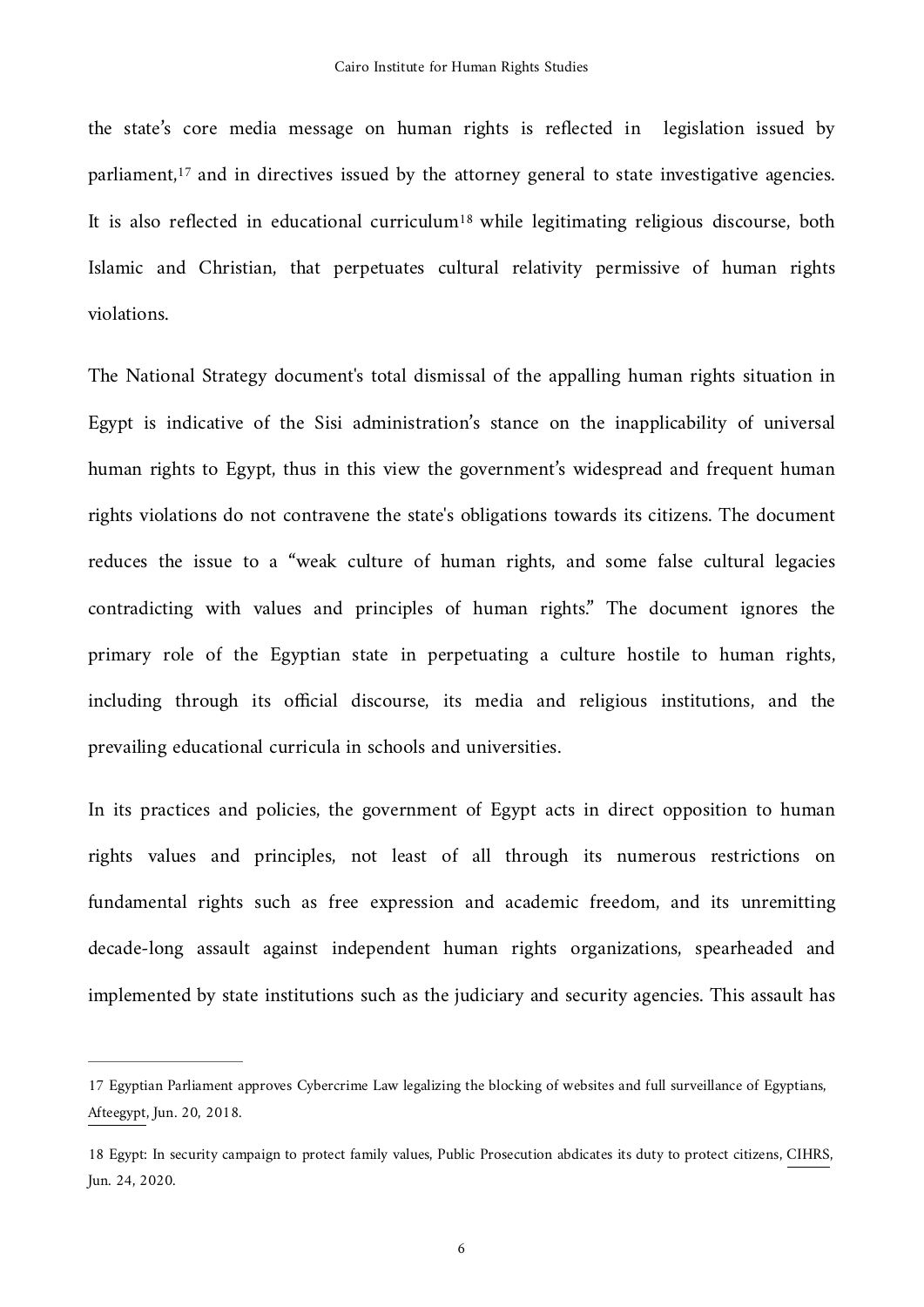consequently crippled the capacity of independent human rights organizations and cultural and media platforms to spread human rights culture in Egypt, an effort in which the country's human rights community has been engaged over several decades. The Egyptian government's assault on independent civil society has also resulted in a decline in the level of popular consensus on human rights, which reached its peak during the 25 January 2011 uprising. Yet the National Strategy for Human Rights and the repeated statements of President Sisi take a stance that directly denies this reality, choosing to blame the Arab Spring rather than the state's unprecedented repression for the deterioration of human rights in the country.

**CIHRS** presents a brief analysis of the Egyptian government's National Strategy for Human Rights through the lens of the document's treatment of civil and political rights.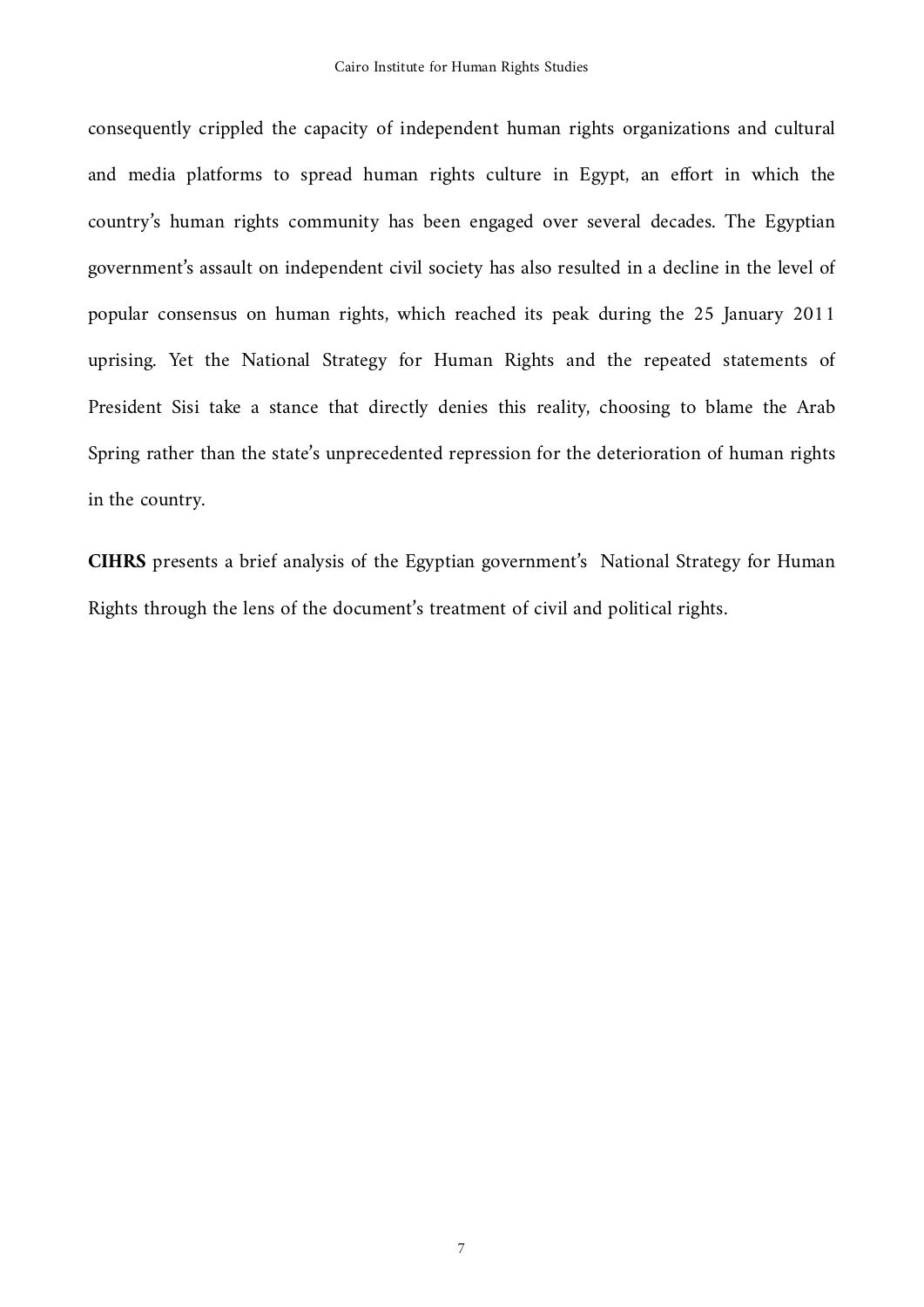## **First: How are civil and political rights dealt with in the National Strategy for Human Rights?**

### **Strengths and opportunities missed by state institutions**

The National Strategy for Human Rights claims that there are a number of strengths and opportunities in regards to the promotion of human rights related to civil and political rights, including the existence of constitutional articles and national legislation supporting such rights. However, the document did not provide any explanation for the state's disregard for the constitution and associated rights and guarantees; indeed, this contempt for human rights is practiced and promoted by Egypt's head of state, legislature, judiciary, security institutions, and military. Meanwhile, the document represents a continuation of the state's official denial of the country's human rights crisis. The strategy ignores the daily violations and crimes committed against Egyptians by state institutions and actors in terms of policies, legislation, and practices; these pervasive violations and crimes are facilitated by the impunity of perpetrators from accountability. The following lines reflect the profound disconnect between the cruel reality of the documented and systematic crimes against Egyptians and the false depiction conveyed by the national strategy, which is dominated by the state's shameful stance of denial, as if the document is addressing a country other than Egypt.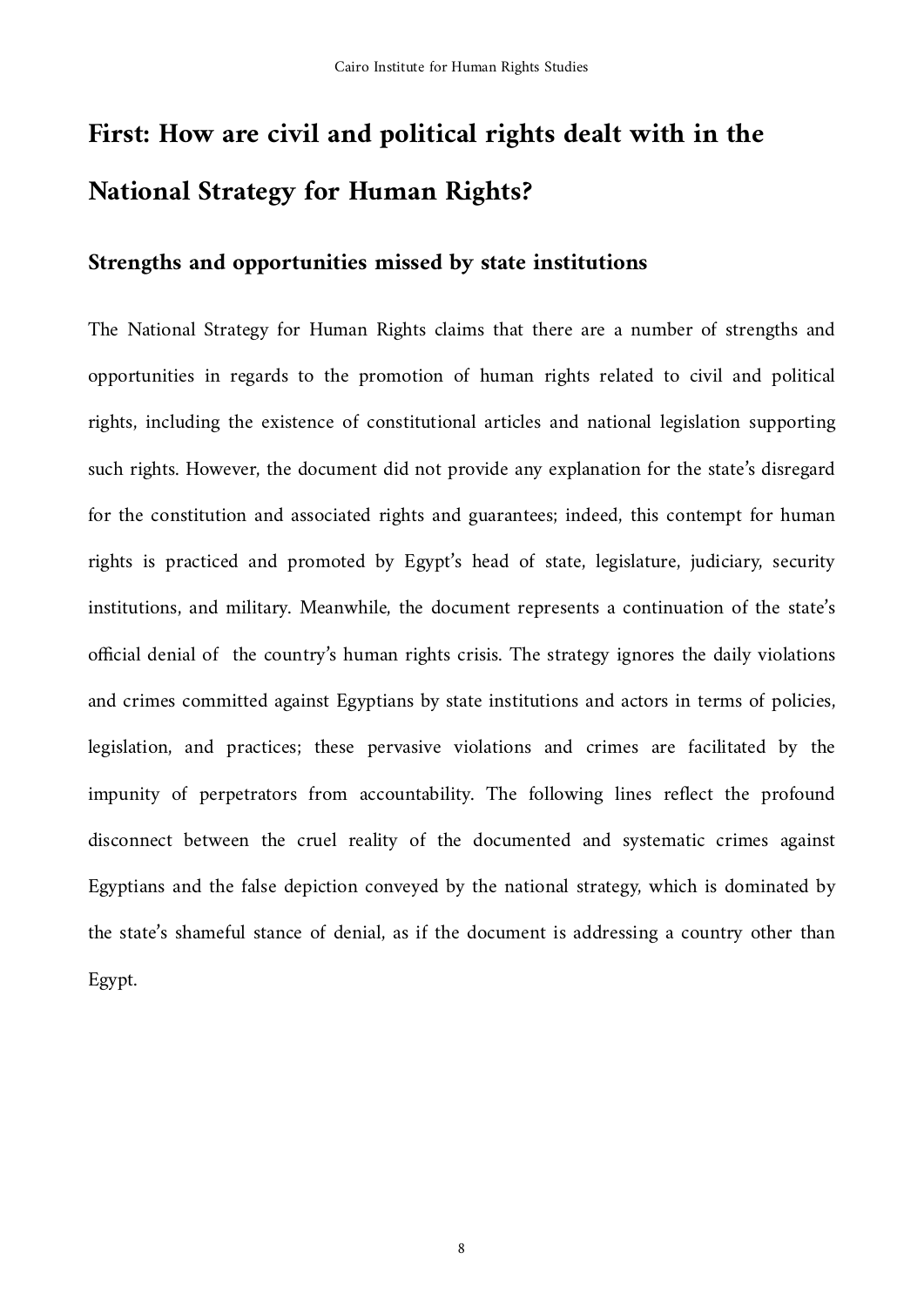### <span id="page-8-5"></span>**1. The right to life and bodily integrit[y19](#page-8-0)**

The National Strategy for Human Rights turns a blind eye to the dire deterioration in Egypt of the most fundamental right to life and bodily integrity throughout the last eight years under Sisi and military rule. The crime of murder has extended from killing protesters in streets, squares, and homes, and during protests and sit-ins, to being regularly perpetrated in official and unofficial places of detention as a result of torture and deliberate medical negligence.

<span id="page-8-8"></span><span id="page-8-7"></span><span id="page-8-6"></span>Furthermore, hundred[s](#page-8-1) of citizens<sup>[20](#page-8-1)</sup> have been sentenced to death in military and civilian courts, which lack minimal standards for fair trials, and target those considered as political opponents of the current head of state. United Nations experts have described these trials as a ['](#page-8-2)mockery of justice,<sup>'[21](#page-8-2)</sup> and Egypt has drawn widespread international criticism for its increasingly overzealous application of capital punishment without due process over the past sevenyears.<sup>[22](#page-8-3)</sup> In 2020, Egypt ranked third globally in the implementation of capital punishment, in addition to cases of extrajudicial execution practiced by national security officers and the armed forces in combating terrorism in recent years[.](#page-8-4)<sup>[23](#page-8-4)</sup> Egypt's judiciary, both its civilian and military courts, have acted to strengthen impunity for violations of the

<span id="page-8-9"></span><span id="page-8-0"></span>[<sup>19</sup>](#page-8-5) pg. 16 of the strategy

<span id="page-8-1"></span>[<sup>20</sup>](#page-8-6) The Egyptian courts, civil and military, witnessed a terrifying expansion in the issuance of mass death sentences during the first half of 2014, starting with the rulings issued by the Minya Criminal Court in the Mattay and Al-Adwa cases, with the execution of 1,212 defendants in less than two months.

<span id="page-8-2"></span>[<sup>21</sup>](#page-8-7) Egypt: Mass death sentences – a mockery of justice, [OHCHR,](https://www.ohchr.org/en/NewsEvents/Pages/DisplayNews.aspx?NewsID=14457&LangID=en) Mar. 31, 2014.

<span id="page-8-3"></span>[<sup>22</sup>](#page-8-8) Egypt must halt executions, say UN human rights experts, [OHCHR,](https://www.ohchr.org/EN/NewsEvents/Pages/DisplayNews.aspx?NewsID=22613&LangID=E) Jan. 26, 2018. European Parliament resolution on executions in Egypt, [EU Parliament,](https://www.europarl.europa.eu/doceo/document/RC-8-2018-0109_EN.html?redirect) Feb. 7, 2018.

<span id="page-8-4"></span>[<sup>23</sup>](#page-8-9) "Security Forces Dealt with Them," [HRW,](https://www.hrw.org/report/2021/09/07/security-forces-dealt-them/suspicious-killings-and-extrajudicial-executions) Sept. 7, 2021.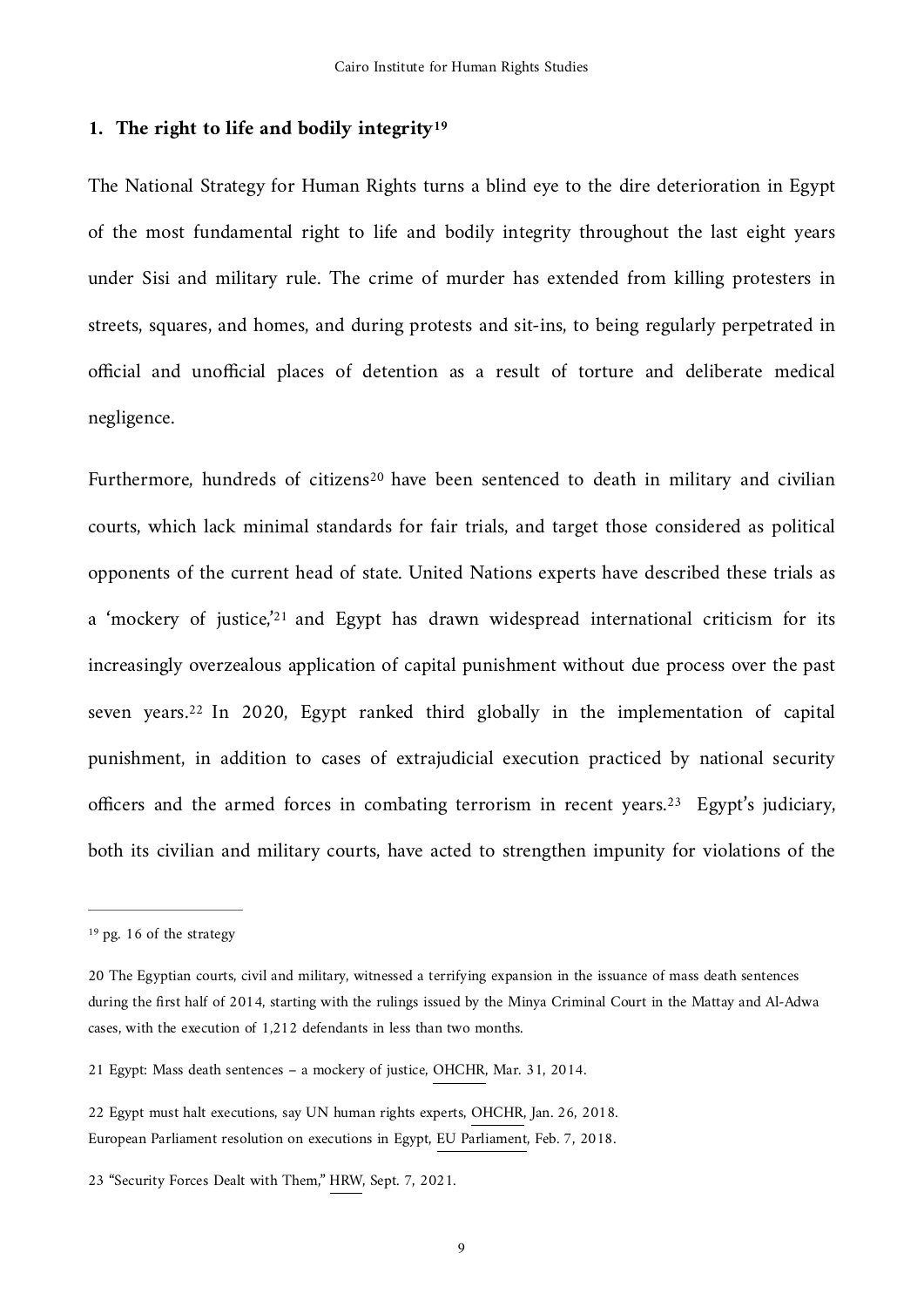right to bodily integrity, resulting in the escalation of brutal security practices, especially in regards to the crime of extrajudicially killing civilians in the Sinai region, according to the US Department of State's report for 2020[.24](#page-9-0)

<span id="page-9-4"></span>Torture became a pervasive phenomenon in the aftermath of the July 2013 military coup. State security services have expanded the perpetration of this crime, including through the use of electrocution and sexual violence, with the aim of coercing confessions or simply humiliating detainees. A joint human rights report concluded that 449 prisoners died in places of detention over the course of four years.<sup>[25](#page-9-1)</sup> According to the United Nations Committee against Torture, torture in Egypt is a state policy, and is systematically and widely practiced in civilian and military prisons.<sup>26</sup>

#### <span id="page-9-7"></span><span id="page-9-6"></span><span id="page-9-5"></span>**2. Arbitrary detention and the right to personal liberty[27](#page-9-3)**

The National Strategy for Human Rights overlooks the violation of the right to personal liberty through arbitrary detention by law enforcement officials themselves, whether they be arrest or search authorities, investigative authorities, or judicial authorities in regards to the issuance of arbitrary sentences based mainly on flawed security investigations in the context of unjust trials lacking basic due process protections. Sharing a critical opinion in any context - be it during peaceful protests, via social media or online platforms, or through academic research - has become sufficient cause to arrest individuals and detain them for

<span id="page-9-0"></span>[<sup>24</sup>](#page-9-4) 2020 Country Reports on Human Rights Practices: Egypt, [US Department of State,](https://www.state.gov/reports/2020-country-reports-on-human-rights-practices/egypt/) Mar. 30, 2021.

<span id="page-9-1"></span>[<sup>25</sup>](#page-9-5) Egypt: Systematic torture is a state policy, [CIHRS,](https://cihrs.org/egypt-systematic-torture-is-a-state-policy/?lang=en) Oct. 19, 2019.

<span id="page-9-2"></span>[<sup>26</sup>](#page-9-6) Egypt: UN experts denounce Morsi "brutal" prison conditions, warn thousands of other inmates at severe risk, [OHCHR,](https://www.ohchr.org/en/NewsEvents/Pages/DisplayNews.aspx?NewsID=25270&LangID=E&fbclid=IwAR2Ip1mh08mnIUPz4o4qZmTGmOICrbpzBKVLW-wEKA253Xe1x0eXlYHLhqg) Nov. 8, 2019.

<span id="page-9-3"></span> $27$  pp. 17-19 of the strategy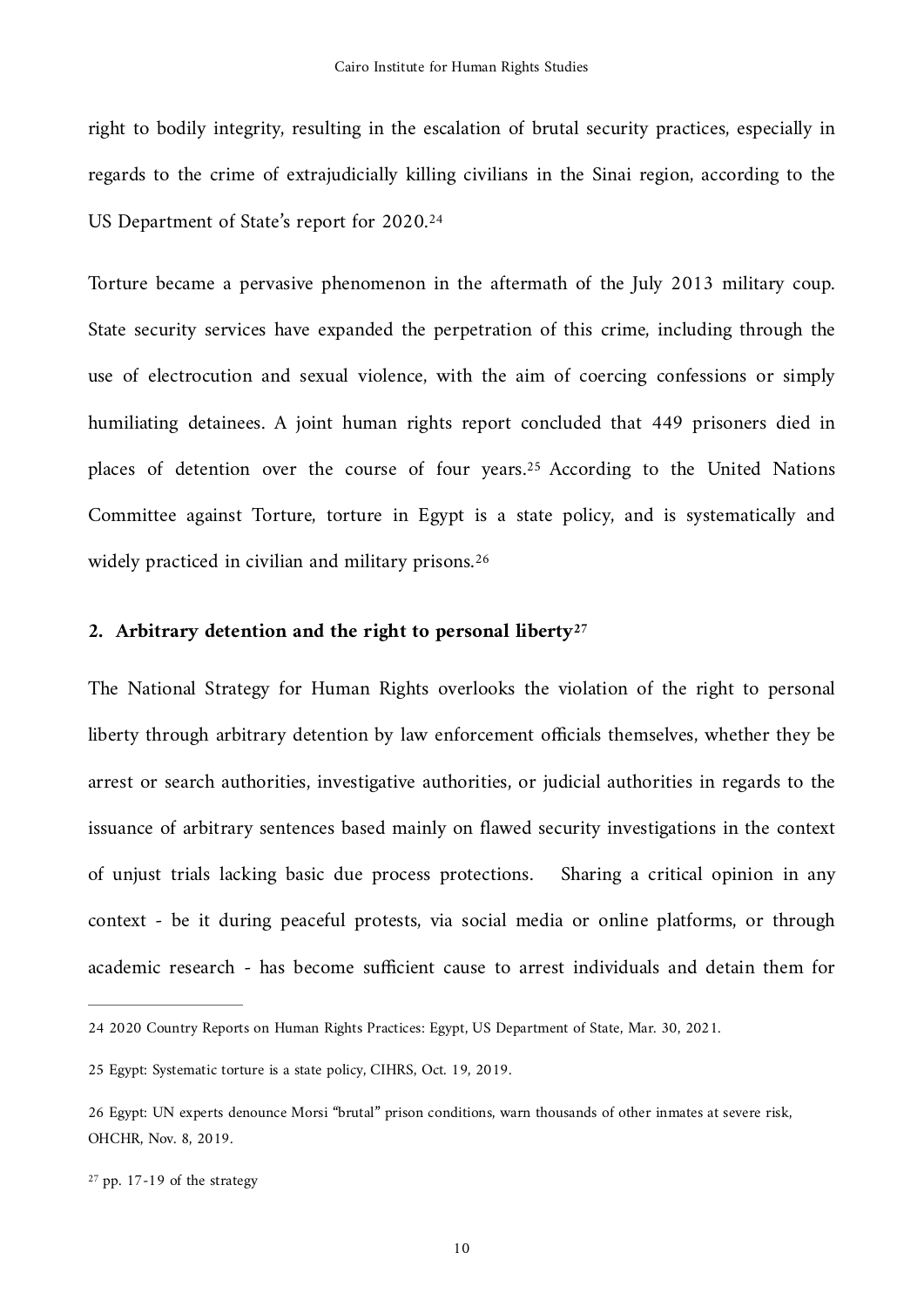months in complete isolation from the outside world, without informing them of their legal rights, including the right to remain silent and the right to contact their families or lawyers.

<span id="page-10-3"></span>Egypt's public prosecution fails to acknowledge that torture, especially during a period of enforced disappearance, is the primary means through which defendants' confessions and statements are extracted, and instead utilizes such flawed confessions to sentence defendants to death or prolonged imprisonment under severe conditions.<sup>[28](#page-10-0)</sup> The national security sector, with the complicity of the public prosecution, widely evade the two-year maximum limit on pretrial detention, set in law, through the widening practice of 'recycling cases', especially against politicians, lawyers, human rights defenders and journalists perceived to be critical of the government. When such defendants are either approaching or have completed the twoyear limit in which one can be legally held in pretrial detention, the prosecution and state security collude to bring a new case against them, often on the same or similar charges 'recycled' from the previous case, and on the basis of notoriously flawed national security investigations[.29](#page-10-1)

#### <span id="page-10-5"></span><span id="page-10-4"></span>**3. The right to a fair trial[30](#page-10-2)**

Although the National Strategy for Human Rights touts constitutionally guaranteed due process rights as strengths and opportunities, the Egyptian government continues to circumvent the constitution's protections of the right to a fair trial. The strategy ignores a set of laws that rendered null the judiciary's independence and impartiality, resulting in the

<span id="page-10-0"></span>[<sup>28</sup>](#page-10-3) Permanent State of Exception, [Amnesty International](https://www.amnesty.org/en/latest/campaigns/2019/11/egypt-permanent-state-of-exception-abuses-by-the-supreme-state-security-prosecution/).

<span id="page-10-1"></span>[<sup>29</sup>](#page-10-4) Egypt: Detainees Ensnared in Prison System by Illegitimate Practice of "Recycling Cases", [CIHRS](https://cihrs.org/egypt-detainees-ensnared-in-prison-system-by-illegitimate-practice-of-recycling-cases-tampering-with-egypts-judiciary-to-keep-government-critics-perpetually-behind-bars/?lang=en), Jan 22, 2020.

<span id="page-10-2"></span>[<sup>30</sup>](#page-10-5) pg. 20 of the strategy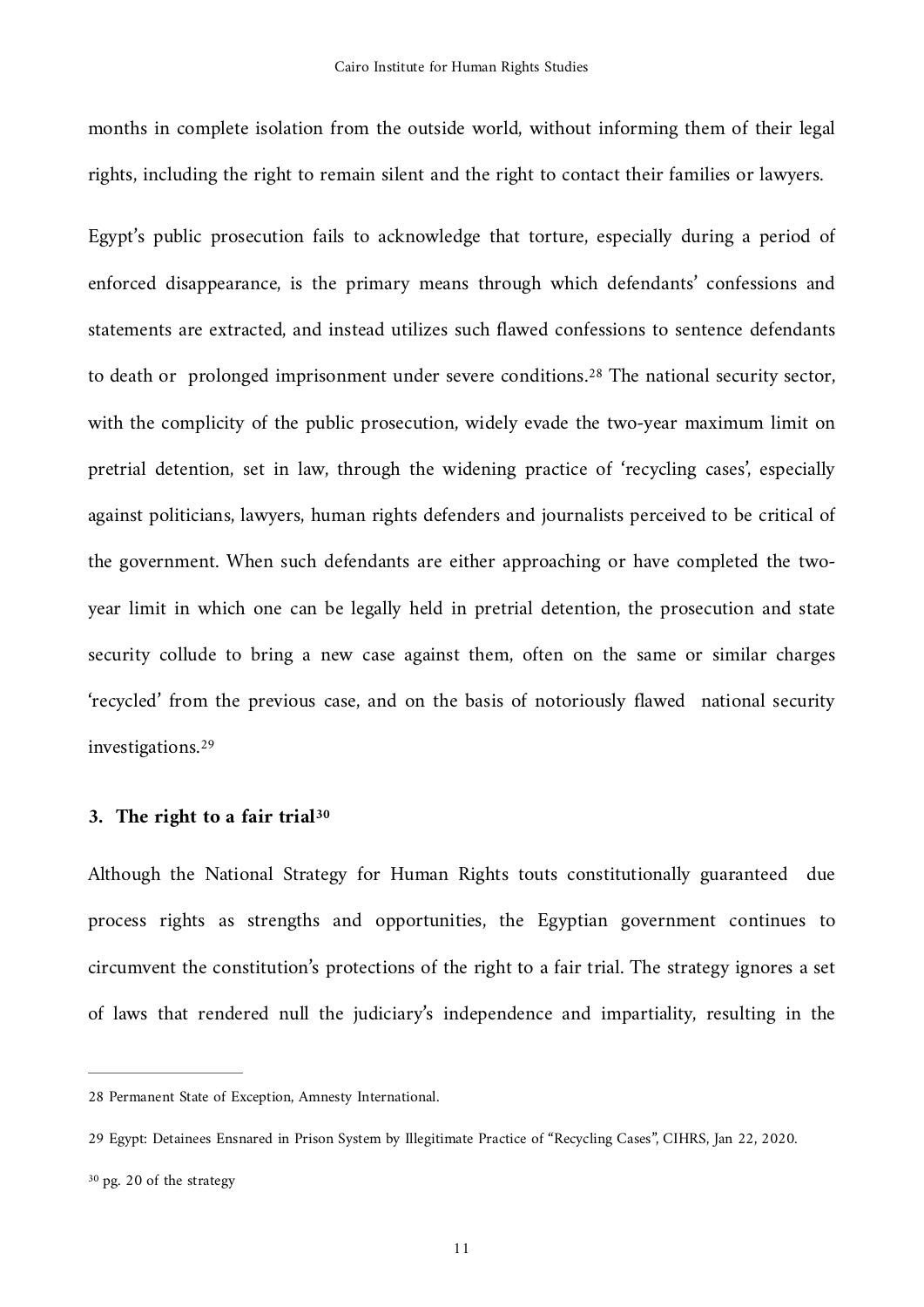<span id="page-11-5"></span>increased prevalence of unjust verdicts issued after trials lacking in minimal standards for due process.[31](#page-11-0)

<span id="page-11-8"></span><span id="page-11-7"></span><span id="page-11-6"></span>Law no. 13 of 2017 granted the President the power to select and appoint the heads of judicial bodies, including the Court of Cassation and the State Council, in an affront to justice and in violation of the constitution[.](#page-11-1)<sup>[32](#page-11-1)</sup> Subsequently, the constitutional amendments in 2019 supported the executive's total usurpation of judicial independence after the President became head of the Supreme Judicial Council[.](#page-11-2)<sup>[33](#page-11-2)</sup> Sisi also issued a presidential decree, Law no. 136 of 2014 for the securing and protection of public and vital facilities, which led to civilians being tried before military courts, in violation of the constitution at the time the law was issued.<sup>[34](#page-11-3)</sup> The constitution was later amended to ensure the expansion of military trials to include civilians. Prime Minister's Decree no. 840 of 2017 implementing the state of emergency resulted in the appearance of the emergency state security courts, which constitute a violation of the right to a fair trial. The rulings of emergency state security courts can neither be overturned nor appealed. Researcher Ahmed Samir Santawy is one of the most prominent victims of the state's denial of the right to a fair trial; he was sentenced by the court to four years in prison for spreading false news only one month after the trial had begun[.](#page-11-4)<sup>[35](#page-11-4)</sup> It is worth noting that lifting the state of emergency does not overturn the

<span id="page-11-9"></span><span id="page-11-0"></span>[<sup>31</sup>](#page-11-5) 2020 Country Reports on Human Rights Practices: Egypt, [US Department of State.](https://www.state.gov/reports/2020-country-reports-on-human-rights-practices/egypt/)

<span id="page-11-1"></span>[<sup>32</sup>](#page-11-6) Egypt | Unconstitutional Draft Law on Judicial Authorities Imperils Judicial Independence, [CIHRS,](https://cihrs.org/egypt-unconstitutional-parliamentary-draft-law-on-judicial-authorities-imperils-judicial-independence/?lang=en) Apr. 3, 2017.

<span id="page-11-2"></span>[<sup>33</sup>](#page-11-7) Egypt: Proposed amendments threaten stability and sanction lifelong presidency, [CIHRS](https://cihrs.org/egypt-proposed-amendments-threaten-stability-and-sanction-lifelong-presidency/?lang=en), Feb. 12, 2019.

<span id="page-11-3"></span>[<sup>34</sup>](#page-11-8) Egypt | Unconstitutional Draft Law on Judicial Authorities Imperils Judicial Independence, [CIHRS.](https://cihrs.org/egypt-unconstitutional-parliamentary-draft-law-on-judicial-authorities-imperils-judicial-independence/?lang=en)

<span id="page-11-4"></span>[<sup>35</sup>](#page-11-9) Egypt: President Sisi must order immediate release of researcher Ahmed Samir Santawy, sentenced to four years in prison, [CIHRS](https://cihrs.org/egypt-president-sisi-must-order-immediate-release-of-researcher-ahmed-samir-santawy-sentenced-to-four-years-in-prison/?lang=en), Jun. 23, 2021.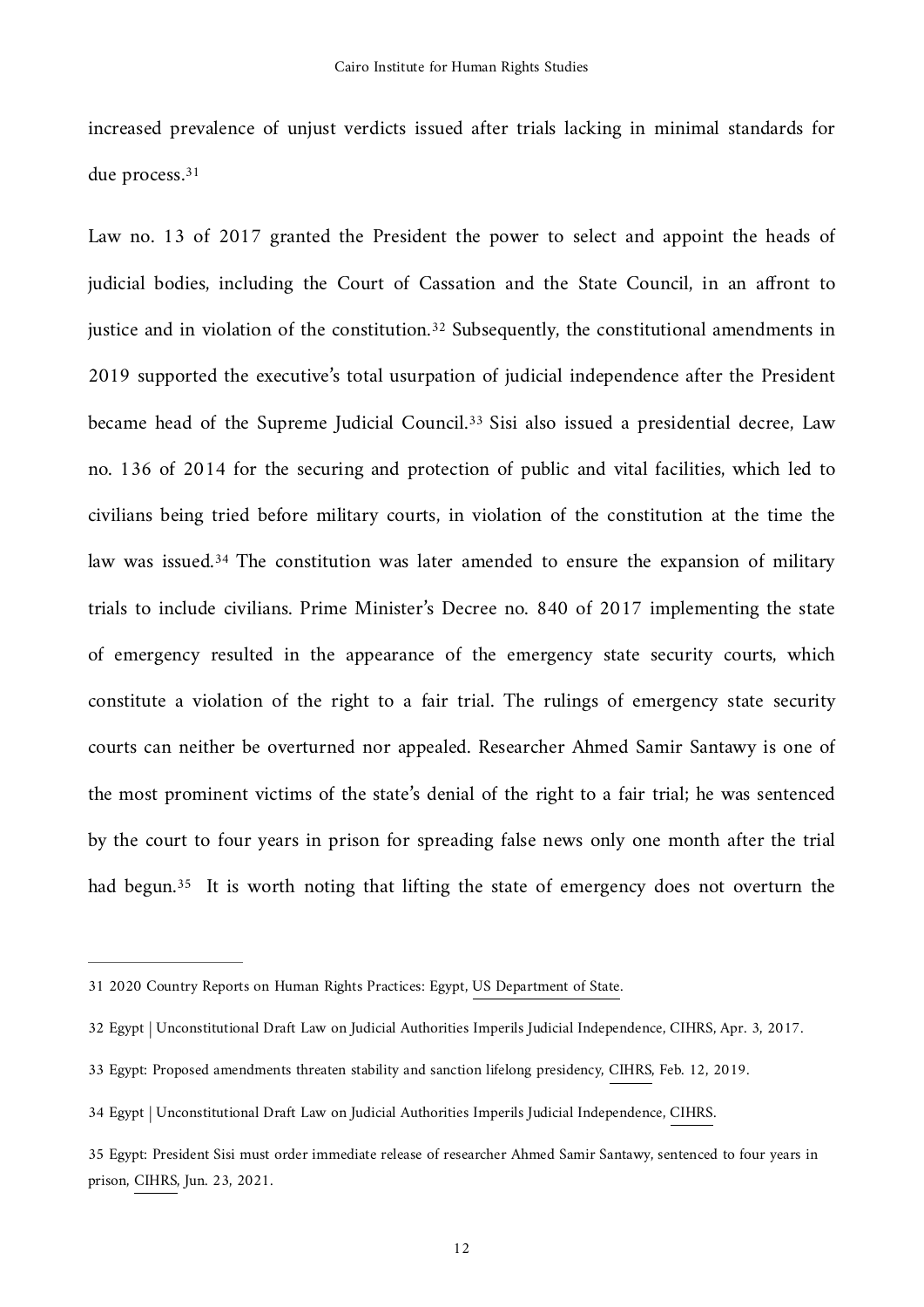judicial rulings that were issued pursuant to it, nor does it end ongoing trials that were based on the state of emergency.

<span id="page-12-4"></span>According to the US Department of State: "Authorities used military courts to try civilians accused of threatening national security. Public access to information concerning military trials was limited. Military trials were difficult to monitor because media were usually subjected to restraint orders.["](#page-12-0)<sup>[36](#page-12-0)</sup> Civilians and activists were tried before military courts, exceptional courts, and terrorism circuit courts affiliated with the Criminal Court; in some cases, these courts issued mass death sentences and severe prison sentences[.37](#page-12-1)

### <span id="page-12-6"></span><span id="page-12-5"></span>**4- Prisoners' rights and the monitoring of detention sites[38](#page-12-2)**

<span id="page-12-7"></span>The National Strategy for Human Rights ignores the pervasive disrespect of prisoners' rights in Egypt; prisoners are treated without regard to the constitution, the law, and prison regulations. Arbitrarily detained and imprisoned persons are routinely denied correspondence, reading materials, and adequate time for visitation and exercise. The number of deaths in prisons has risen due to medical negligence and the absence of healthcare<sup>[39](#page-12-3)</sup>, alongside the suspicion that some detainees have been intentionally targeted and killed.

<span id="page-12-0"></span>[<sup>36</sup>](#page-12-4) 2020 Country Reports on Human Rights Practices: Egypt, [US Department of State.](https://www.state.gov/reports/2020-country-reports-on-human-rights-practices/egypt/)

<span id="page-12-1"></span>[<sup>37</sup>](#page-12-5) Al-Minya Mass Death Penalty: Wasted Justice and Mockery of Defendants Rights, [CIHRS](https://cihrs.org/al-minya-mass-death-penalty-wasted-justice-and-mockery-of-defendants-rights/?lang=en), Apr. 29, 2014.

<span id="page-12-2"></span>[<sup>38</sup>](#page-12-6) pg. 22 of the strategy

<span id="page-12-3"></span>[<sup>39</sup>](#page-12-7) Egypt: Red Cross oversight of prisons demanded by rights groups following Morsi's death, [CIHRS](https://cihrs.org/egypt-red-cross-oversight-of-prisons-demanded-by-rights-groups-following-morsis-death/?lang=en), Jun. 19, 2019.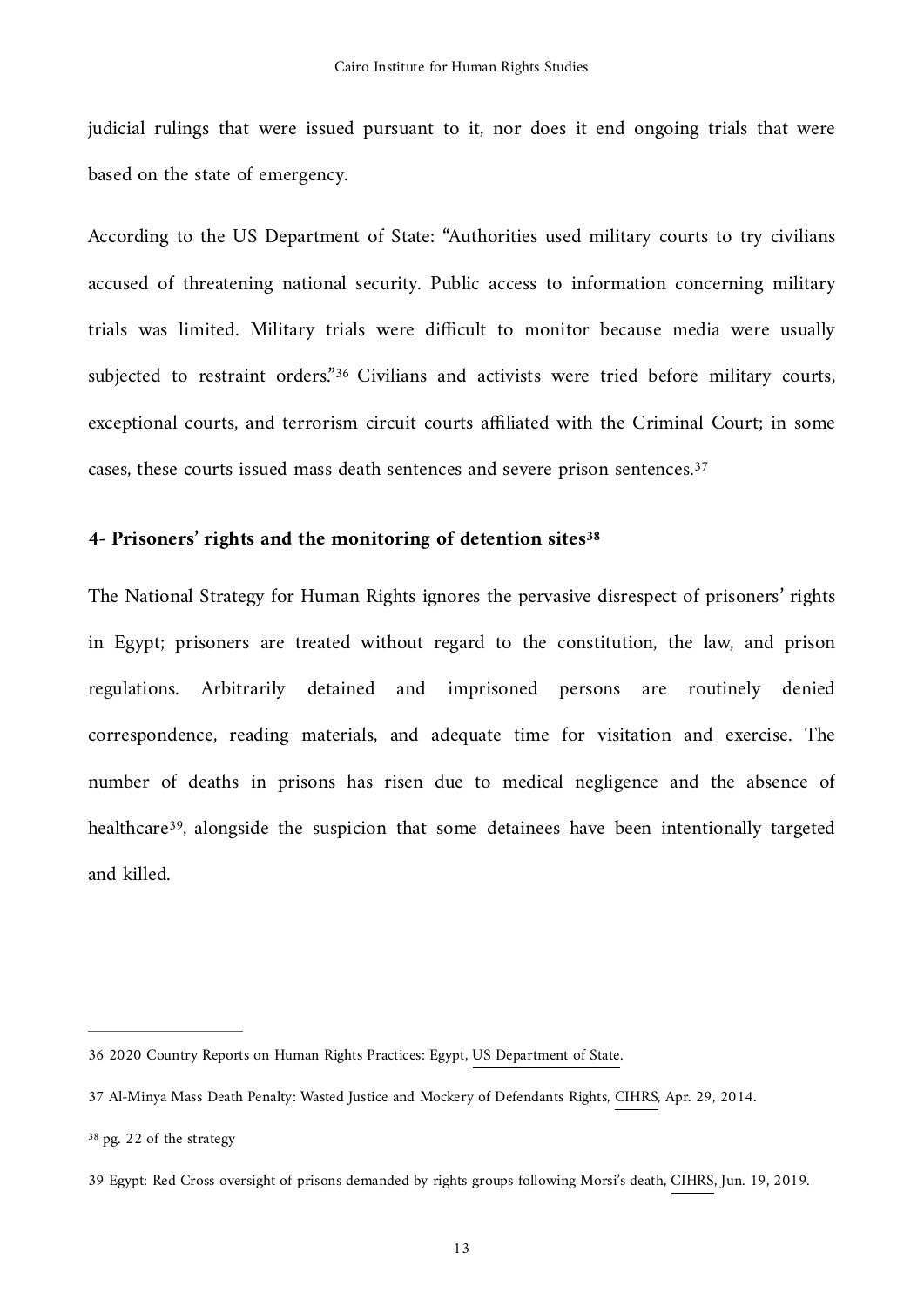<span id="page-13-5"></span><span id="page-13-4"></span>From 2015 until the end of 2018, 283 prisoners were documented to have died under medically negligent care.<sup>[40](#page-13-0)</sup> Detainees did not receive urgent care in a timely manner, as exemplified most markedly by the deaths of former Egyptian president Mohamed Morsi and filmmakerShady Habash.<sup>[41](#page-13-1)</sup> "Conditions in prisons and detention centers were harsh and potentially life threatening due to overcrowding, physical abuse, inadequate medical care, poor infrastructure, and poor ventilation,"<sup>[42](#page-13-2)</sup> observed the US Department of State in its report.

### <span id="page-13-7"></span><span id="page-13-6"></span>5- The right to privacy and freedom of expression<sup>43</sup>

The National Strategy for Human Rights fails to address the fact that security practices in Egypt are conducted in utter disregard for the constitutional provision on the inviolability of private life. Executive and judicial authorities illegally monitor the private lives of citizens without recourse to any law or the constitution. Over the past years, the national security sector has expanded its summoning of previously detained activists for informal investigations, during which they are interrogated about their private lives and political views, and their phones and social media accounts are checked or investigated without any judicial authorization. In some cases, security officers threaten activists with imprisonment

<span id="page-13-3"></span>[43](#page-13-7) pg. 32 of the strategy

<span id="page-13-0"></span>[<sup>40</sup>](#page-13-4) Egypt: Systematic torture is a state policy, [CIHRS.](https://cihrs.org/egypt-systematic-torture-is-a-state-policy/?lang=en)

<span id="page-13-1"></span>[<sup>41</sup>](#page-13-5) Egypt: Ministry of Interior and Prosecution culpable for death of Shady Habash from medical neglect while held in pretrial detention, [CIHRS,](https://cihrs.org/egypt-ministry-of-interior-and-prosecution-culpable-for-death-of-shady-habash-from-medical-neglect-while-held-in-pretrial-detention/?lang=en) May 16, 2020.

<span id="page-13-2"></span>[<sup>42</sup>](#page-13-6) 2020 Country Reports on Human Rights Practices: Egypt, [US Department of State.](https://www.state.gov/reports/2020-country-reports-on-human-rights-practices/egypt/)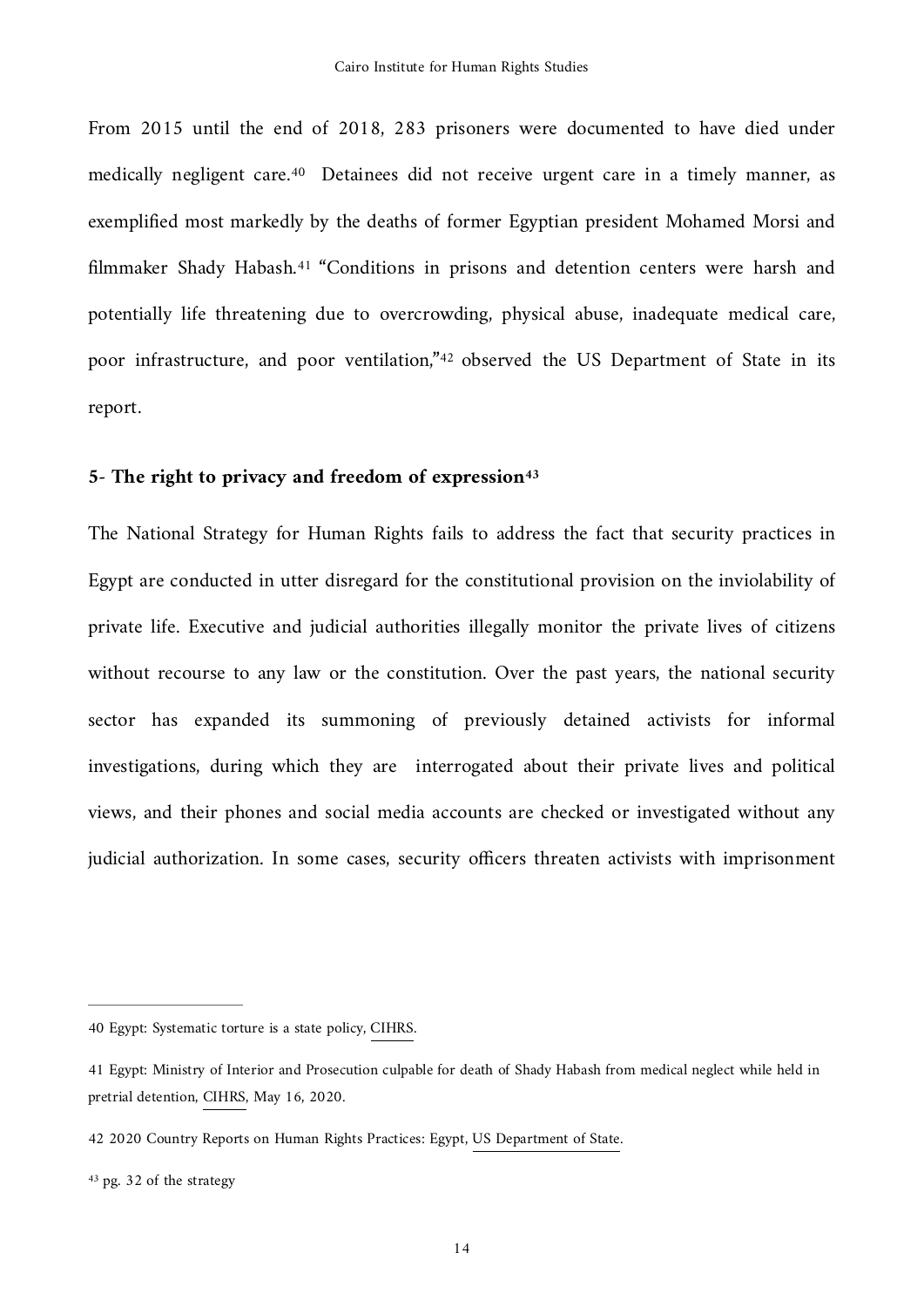<span id="page-14-4"></span>and torture if they refuse to disclose the sought information, while warning them against expressing any political opinion on their own platforms.[44](#page-14-0)

<span id="page-14-6"></span><span id="page-14-5"></span>Security services indiscriminately search the phones of citizens in the streets[,](#page-14-1)<sup>[45](#page-14-1)</sup> while the public prosecution monitors internet users under the pretext of protecting national security and societal and family values. Accordingly, lawsuits have been filed against internet users on charges such as "contempt of religion," "incitement to temptation and sedition," and "public debauchery."<sup>[46](#page-14-2)</sup> Security campaigns have been launched in concert with the implementation ofLaw no. 175 of 2018 on combating information and cybercrimes; $47$  a law that is hostile to human rights and lacks any protection of the rights to privacy and free expression.

### <span id="page-14-7"></span>**Second: The Egyptian people themselves are the main obstacle to their own enjoyment of human rights**

In a section titled 'The Challenges,' the National Strategy for Human Rights lists a number of impediments to the enjoyment of human rights in Egypt. Among the challenges discussed are a weak human rights culture, cultural legacies or traditions that contradict human rights values and principles, low participation in public affairs, the weak societal presence and influence of political parties, and the lack of youth involvement in civic affairs. As such, the

<span id="page-14-0"></span>[<sup>44</sup>](#page-14-4) Egypt: End National Security Agency's web of fear controlling activists' lives, [Amnesty International,](https://www.amnesty.org/en/latest/news/2021/09/egypt-end-national-security-agencys-web-of-fear-controlling-activists-lives/) Sept. 16, 2021.

<span id="page-14-1"></span>[<sup>45</sup>](#page-14-5) Checking citizens' phones violates the law and the constitution, [National Council for Human Rights](https://nchr.eg/en/news-details/10), Oct. 7, 2019.

<span id="page-14-2"></span>[<sup>46</sup>](#page-14-6) Public Prosecution and digital transformation: An introduction to mass surveillance of the internet, [Afteegypt](https://afteegypt.org/en/digital_freedoms-2/2021/08/08/24363-afteegypt.html), Aug. 8, 2021.

<span id="page-14-3"></span>[<sup>47</sup>](#page-14-7) Egypt: In security campaign to protect family values, Public Prosecution abdicates its duty to protect citizens, [CIHRS](https://cihrs.org/egypt-in-security-campaign-to-protect-family-values-public-prosecution-abdicates-its-duty-to-protect-citizens/?lang=en), Jun. 24, 2020.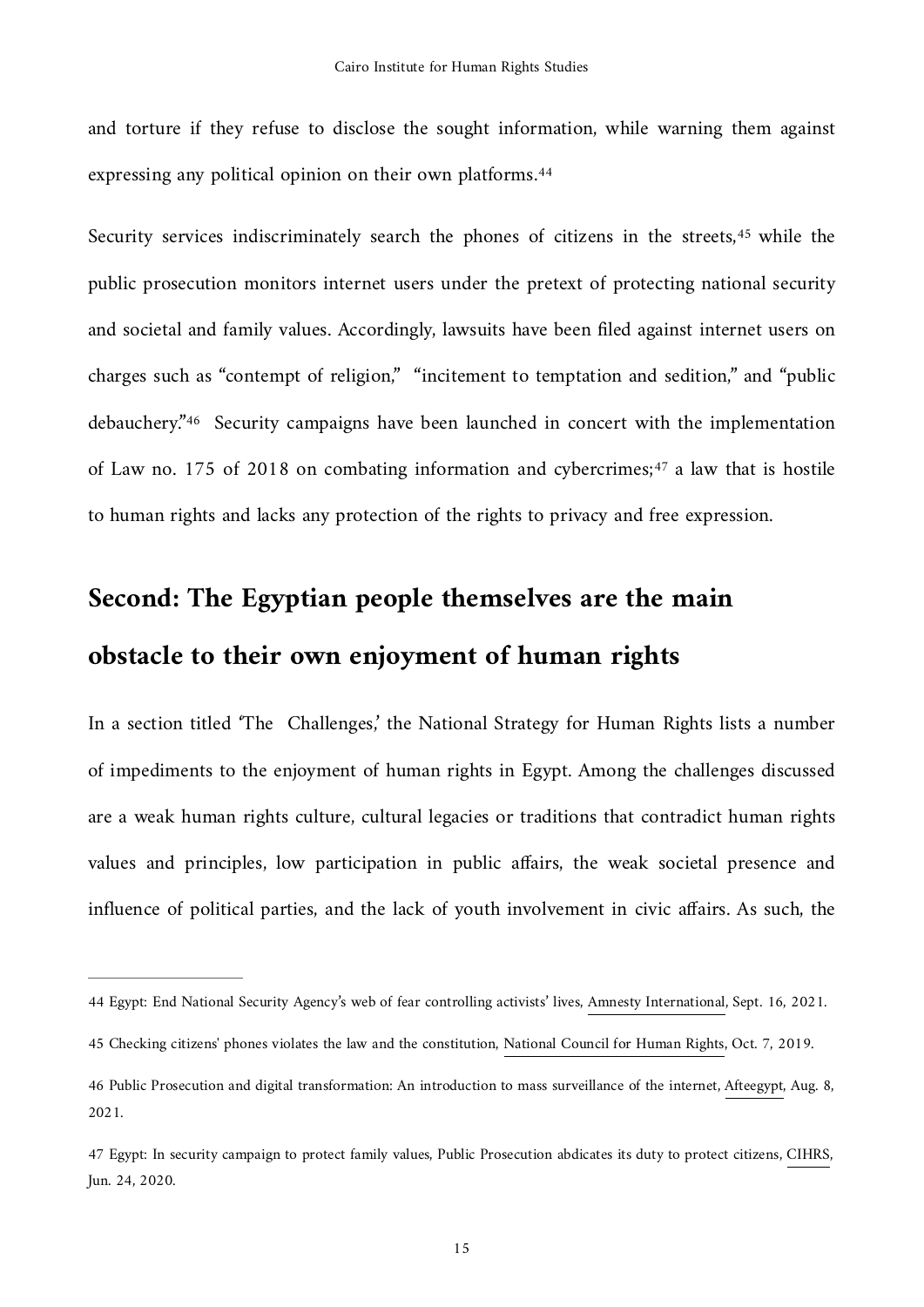strategy continues to mislead Egyptian public opinion and the international community about the real obstacles towards upholding the rights of Egyptians. Below are some samples of that misinformation.

### <span id="page-15-2"></span>1. The right to freedom of expression<sup>48</sup>

The National Strategy for Human Rights claims that low societal awareness and cultural issues are an obstacle towards the enjoyment of the right to free expression. The strategy alleges that the public does not exercise this right due to a lack of knowledge in regards to the ways in which they may do so, including regulations on free expression within the framework of media and journalistic work. Meanwhile, the document overlooks the grim reality of press freedom in Egypt. Journalists are subject to daily violations in retaliation for fulfilling their professional obligations, which include the revelation of facts and information and the exercise of the right to free expression. When such information or expression of opinion contradicts the government narrative, journalists are at high risk of reprisal, includingimprisonment.<sup>[49](#page-15-1)</sup> Egypt became one of the largest prisons in the world for journalists in the year 2020.

<span id="page-15-3"></span>Furthermore, when discussing challenges to the exercise of free expression in Egypt, the strategy neglects to mention the frequent intrusion of state security into media outlets and establishments, whether through internet censorship or security raids on their premises. The

<span id="page-15-0"></span>[<sup>48</sup>](#page-15-2) pg. 25 of the strategy

<span id="page-15-1"></span>[<sup>49</sup>](#page-15-3) More on Detained journalists and academics, [Afteegypt](https://afteegypt.org/en/profiles_en).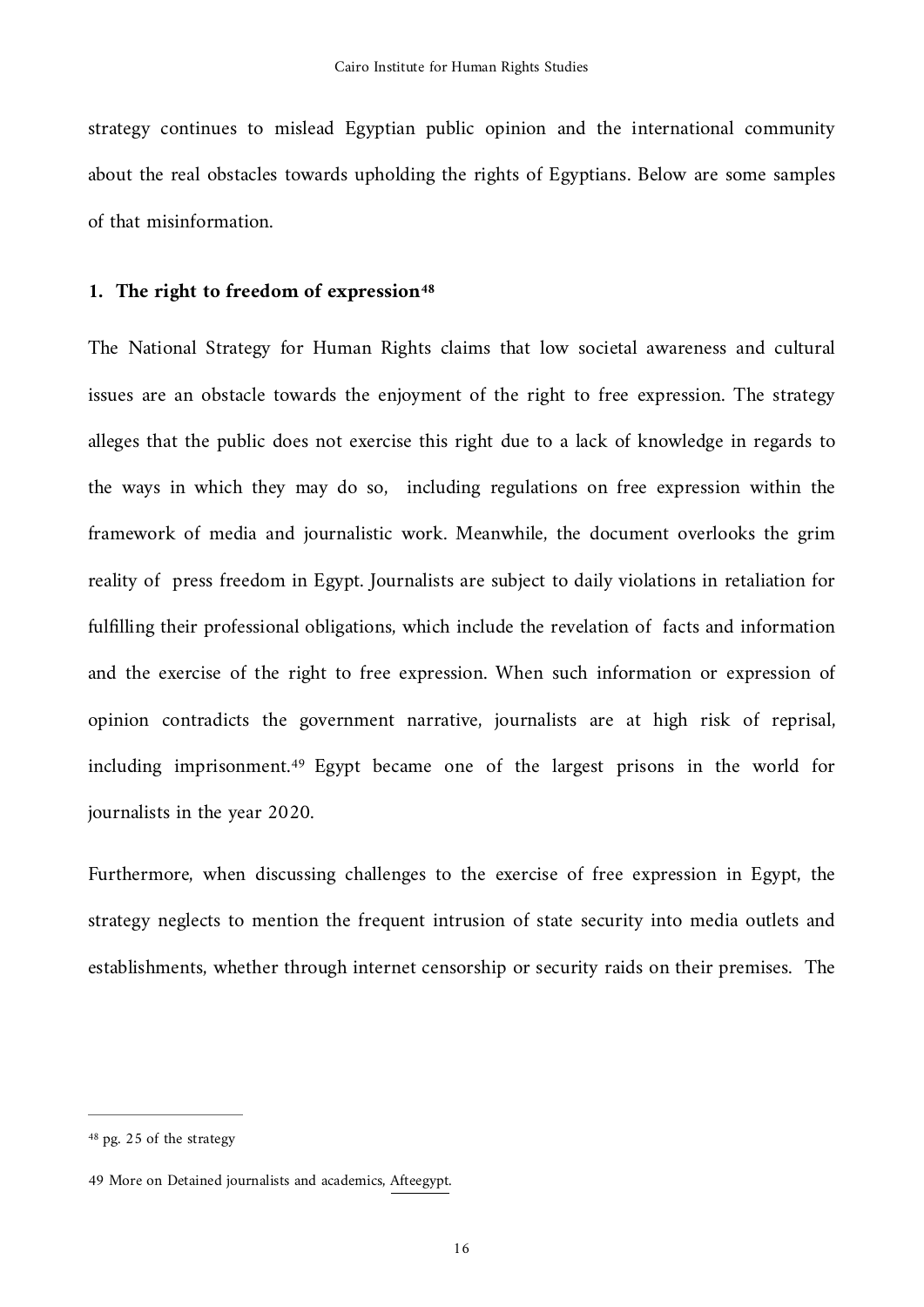<span id="page-16-12"></span><span id="page-16-11"></span><span id="page-16-10"></span><span id="page-16-9"></span><span id="page-16-8"></span>headquarters of the Masr al-Arabia website[,](#page-16-1)<sup>[50](#page-16-0)</sup> Al Mesryoon newspaper,<sup>51</sup> Mada Masr website,<sup>[52](#page-16-2)</sup> and Al Manassa website have all been raided. <sup>53</sup> Over 500 websites have been blocked,<sup>54</sup>and foreign journalists deported, in order to tighten state control over the media landscape.

### <span id="page-16-13"></span>**2. The right to peaceful assembl[y55](#page-16-5)**

<span id="page-16-14"></span>The National Strategy for Human Rights claims that the right to peaceful assembly, including protests and demonstrations, is guaranteed in Egypt. The only challenge facing the exercise of this right, the strategy alleges, is low public awareness in regards to the culture of peaceful assembly. The strategy neglects to mention the full-fledged assault by the state's executive and legislative institutions on the constitution, which guaranteed this right. The government perpetuatedthe continuation of the repealed Assembly Law no. 10 of  $1914,56$  $1914,56$  and the issuance of the Protest Law, no. 107 of 2013. These laws are contrary to Egypt's constitution and international obligations, and have been used to imprison many activists foryears.<sup>[57](#page-16-7)</sup> Security forces invoke such legislation to suppress all forms of peaceful protest

<span id="page-16-15"></span><span id="page-16-0"></span>[<sup>50</sup>](#page-16-8) Police raid Masr al-Arabia office, detain editor in chief, [Mada Masr,](https://www.madamasr.com/en/2018/04/03/news/u/police-raid-masr-al-arabia-office-detain-editor-in-chief-in-connection-to-election-coverage-fine/) Apr. 3, 2018.

<span id="page-16-1"></span>[<sup>51</sup>](#page-16-9) Egypt : RSF decries government takeover of Cairo newspaper Al Mesryoon, RSF, Sept. 25, 2018.

<span id="page-16-2"></span>[<sup>52</sup>](#page-16-10) To What Extent Does The Egyptian Government Respect Press Freedom?, [Afteegypt,](https://afteegypt.org/en/afte_publications/2019/12/09/18262-afteegypt.html) Dec. 9, 2019.

<span id="page-16-3"></span>[<sup>53</sup>](#page-16-11) Egypt: Investigation of "Al-Manassa" editor-in-chief must be shelved, [CIHRS,](https://cihrs.org/egypt-investigation-of-al-manassa-editor-in-chief-must-be-shelved/?lang=en) Jul. 4, 2020.

<span id="page-16-4"></span>[<sup>54</sup>](#page-16-12) Egypt: more than 500 sites blocked ahead of the presidential election, [Accessnow,](https://www.accessnow.org/egypt-more-than-500-sites-blocked-ahead-of-the-presidential-election/) Mar. 14, 2018.

<span id="page-16-5"></span>[<sup>55</sup>](#page-16-13) pg. 25 of the strategy

<span id="page-16-6"></span>[<sup>56</sup>](#page-16-14) Egypt | 'Toward the Emancipation of Egypt' CIHRS Report Egypt's Assembly Law illegally imprisons thousands, [CIHRS](https://cihrs.org/%25D9%2586%25D8%25AD%25D9%2588-%25D8%25A7%25D9%2584%25D8%25A5%25D9%2581%25D8%25B1%25D8%25A7%25D8%25AC-%25D8%25B9%25D9%2586-%25D9%2585%25D8%25B5%25D8%25B1-%25D8%25AA%25D9%2582%25D8%25B1%25D9%258A%25D8%25B1%25D9%258A%25D8%25A4%25D9%2583%25D8%25AF-%25D8%25A2%25D9%2584%25D8%25A7%25D9%2581-%25D8%25A7%25D9%2584%25D9%2585/?lang=en), Jan. 31, 2017.

<span id="page-16-7"></span>[<sup>57</sup>](#page-16-15) Egypt: The government treats right to assembly as a crime, [CIHRS](https://cihrs.org/%25D9%2581%25D9%258A-%25D8%25AA%25D8%25B9%25D9%2584%25D9%258A%25D9%2582%25D9%2587%25D8%25A7-%25D8%25B9%25D9%2584%25D9%2589-%25D9%2585%25D8%25B4%25D8%25B1%25D9%2588%25D8%25B9-%25D9%2582%25D8%25A7%25D9%2586%25D9%2588%25D9%2586-%25D8%25A7%25D9%2584%25D8%25AA%25D8%25B8%25D8%25A7%25D9%2587%25D8%25B1-%25D9%2585%25D9%2586%25D8%25B8/), Oct. 31, 2013.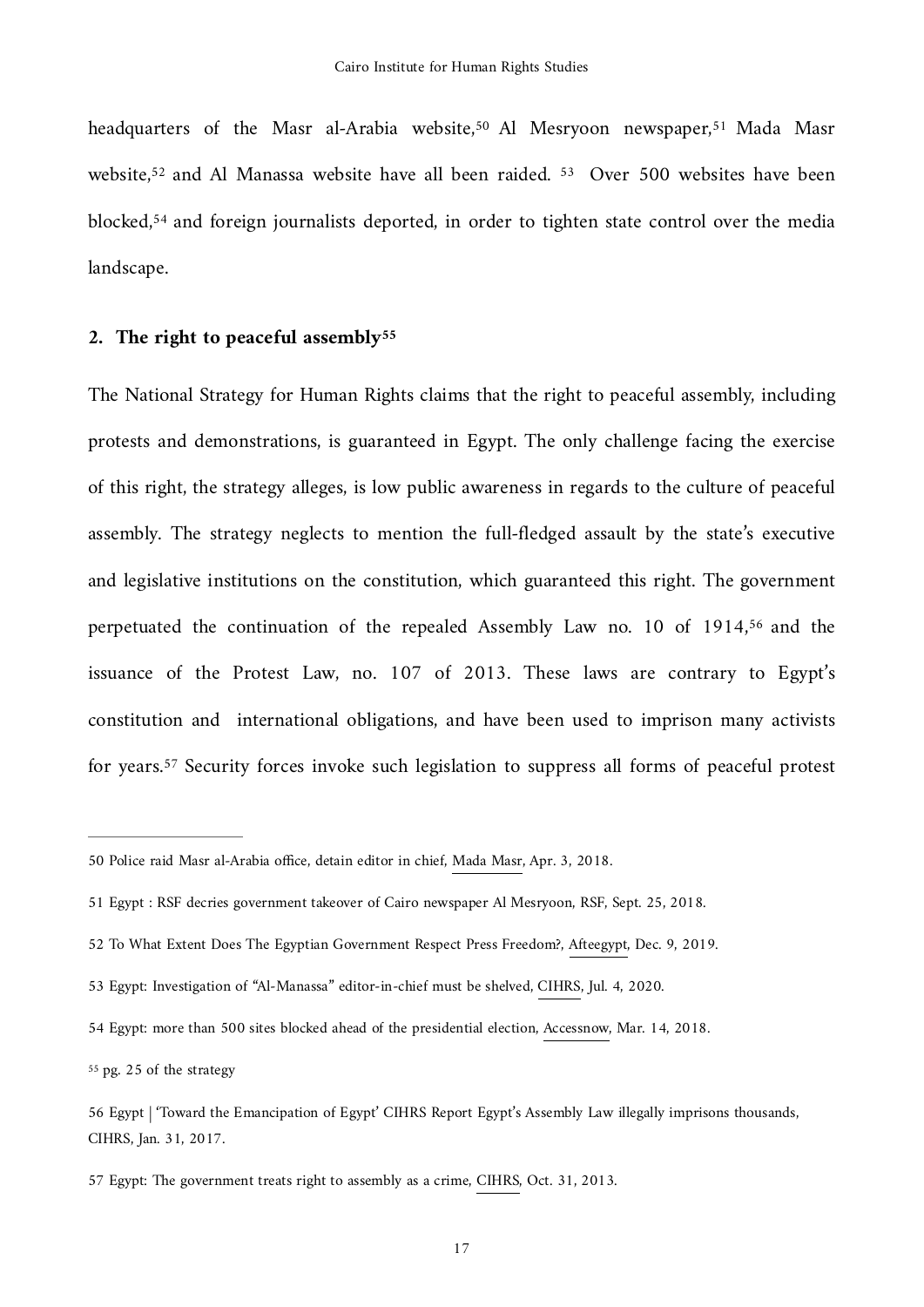<span id="page-17-12"></span><span id="page-17-11"></span><span id="page-17-10"></span><span id="page-17-9"></span>and expression of opinion, including by: using brute force to disperse peaceful demonstrations,<sup>58</sup>suppressing student marches inside university campuses,<sup>59</sup> using lethal force to confront a peaceful march with protesters holding flowers and candles[,](#page-17-2) $60$  or suppressing a limited protest against deteriorating economic conditions.<sup>[61](#page-17-3)</sup> This state-led assault on the right to peaceful assembly has occurred amid a complete absence of accountability, $62$  with perpetrators granted legal immunity for their crimes.  $63$ 

#### <span id="page-17-15"></span><span id="page-17-14"></span><span id="page-17-13"></span>**3. The right to organize and establish associations and NGOs[64](#page-17-6)**

According to the National Strategy for Human Rights, the challenge that hinders Egyptians from enjoying the right to organize and establish associations and NGOs is a weak culture of volunteerism and community participation. Thus the strategy shamefully denies the presence of arbitrary legal restrictions on civil society, which have already been confirmed by many local and international organizations[,](#page-17-7) $65$  and the US Department of State report.  $66$  The

<span id="page-17-6"></span>[64](#page-17-15) p. 27 of the strategy

<span id="page-17-17"></span><span id="page-17-16"></span><span id="page-17-0"></span>[<sup>58</sup>](#page-17-9) Egypt: No Justice for Rab'a Victims 5 Years on, [HRW](https://www.hrw.org/news/2018/08/13/egypt-no-justice-raba-victims-5-years), Aug. 13, 2018.

<span id="page-17-1"></span>[<sup>59</sup>](#page-17-10) A list of students murdered on campus over two study years, [Afteegypt](https://afteegypt.org/academic_freedom/2015/05/18/10239-afteegypt.html), May 18, 2015.

<span id="page-17-2"></span>[<sup>60</sup>](#page-17-11) Extrajudicial Killing of Demonstrators and Rights Defenders, Witnesses Accused of Disturbing Public Security and Journalists Threatened with Death, [CIHRS](https://cihrs.org/extrajudicial-killing-of-demonstrators-and-rights-defenders-witnesses-accused-of-disturbing-public-security-and-journalists-threatened-with-death/?lang=en), Jan. 28, 2015.

<span id="page-17-3"></span>[<sup>61</sup>](#page-17-12) Sisi's Egypt: International community should pressure Egypt to immediately cease new wave of repression, [CIHRS,](https://cihrs.org/sisis-egypt-international-community-should-pressure-egypt-to-immediately-cease-new-wave-of-repression/?lang=en) Sept. 27, 2019.

<span id="page-17-4"></span>[<sup>62</sup>](#page-17-13) After commuting the sentence of the police officer (Shaimaa al-Sabbagh's murderer) EIPR: Flawed Accountability... The state must ensure the necessity of adherence to international rules for securing demonstrations and the rules for dispersal, [EIPR](https://eipr.org/press/2017/06/%25D8%25A8%25D8%25B9%25D8%25AF-%25D8%25AA%25D8%25AE%25D9%2581%25D9%258A%25D9%2581-%25D8%25AD%25D9%2583%25D9%2585-%25D8%25B6%25D8%25A7%25D8%25A8%25D8%25B7-%25D8%25A7%25D9%2584%25D8%25B4%25D8%25B1%25D8%25B7%25D8%25A9-%25D9%2582%25D8%25A7%25D8%25AA%25D9%2584-%25D8%25B4%25D9%258A%25D9%2585%25D8%25A7%25D8%25A1-%25D8%25A7%25D9%2584%25D8%25B5%25D8%25A8%25D8%25A7%25D8%25BA-%25D8%25A7%25D9%2584%25D9%2585%25D8%25A8%25D8%25A7%25D8%25AF%25D8%25B1%25D8%25A9-%25D8%25A7%25D9%2584%25D9%2585%25D8%25B5%25D8%25B1%25D9%258A%25D8%25A9-%25D9%2585%25D8%25AD%25D8%25A7%25D8%25B3%25D8%25A8%25D8%25A9-%25D9%2585%25D9%2586%25D9%2582%25D9%2588%25D8%25B5%25D8%25A9%25E2%2580%25A6), Jun. 19, 2017.

<span id="page-17-5"></span>[<sup>63</sup>](#page-17-14) FAQ: Law on the Treatment of Senior Military Commanders, [CIHRS,](https://cihrs.org/faq-law-on-the-treatment-of-senior-military-commanders/?lang=en) Jul. 25, 2018.

<span id="page-17-7"></span>[<sup>65</sup>](#page-17-16) Egypt: New NGO Law Renews Draconian Restrictions, [HRW,](https://www.hrw.org/news/2019/07/24/egypt-new-ngo-law-renews-draconian-restrictions) Jul 24, 2019.

<span id="page-17-8"></span>[<sup>66</sup>](#page-17-17) 2020 Country Reports on Human Rights Practices: Egypt, [US Department of State.](https://www.state.gov/reports/2020-country-reports-on-human-rights-practices/egypt/)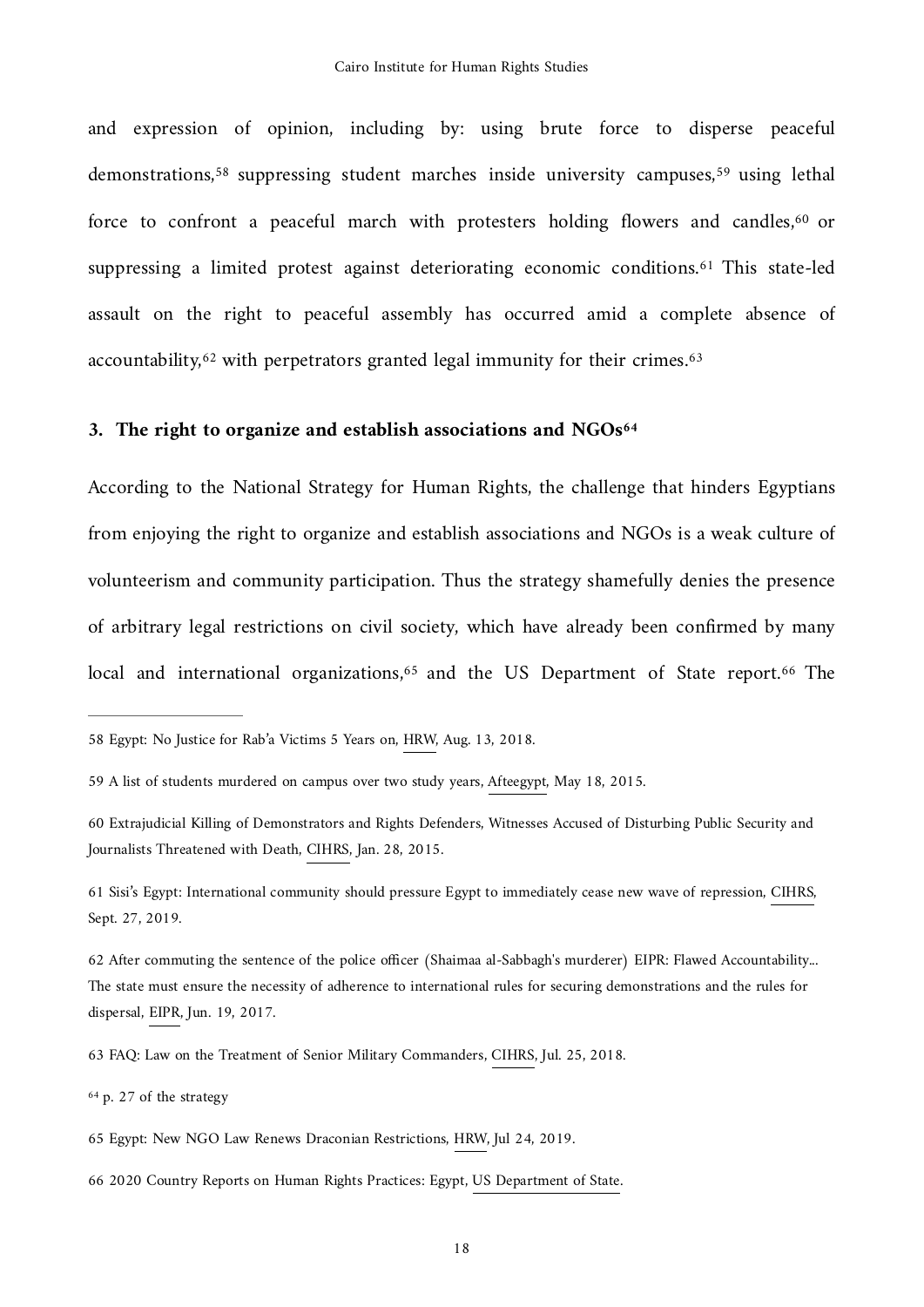<span id="page-18-6"></span>strategy also ignores the fact that the most recent laws regulating the establishment of NGOs are considered the most repressive since Law no. 32 of 1964[.67](#page-18-0)

<span id="page-18-10"></span><span id="page-18-9"></span><span id="page-18-8"></span><span id="page-18-7"></span>Meanwhile, independent human rights organizations remain under investigation in Case no. 173 of 2011.<sup>[68](#page-18-1)</sup> Human rights defenders associated with such organizations face an array of violations, including security raids on the headquarters of these organizations, arrest,<sup>69</sup> arbitrarydetention, enforced disappearance, torture, inhumane treatment,<sup> $70$ </sup> and attempted or threatened murder. Defenders and activists are at risk of prolonged deprivation of their freedom in pre-trial detention that can last for years; some activists are detained connection withmore than one case at the same time.<sup>[71](#page-18-4)</sup> Activists have also been included terrorist lists and given prison sentences in absentia[,](#page-18-5) $72$  in retaliation for their human rights work and defense of human rights, whether inside or outside Egypt.

<span id="page-18-11"></span><span id="page-18-0"></span>[<sup>67</sup>](#page-18-6) Egypt: Draft NGO law before parliament is simply rebranded repression, must be rejected, [CIHRS,](https://cihrs.org/egypt-ngo-bill-before-parliament-is-simply-rebranded-repression-must-be-rejected/?lang=en) Jul. 11, 2019.

<span id="page-18-1"></span>[<sup>68</sup>](#page-18-7) Egypt: Government should stop treating human rights defenders as hostages while negotiating US military aid and put an end to a decade of security and judicial prosecutions against them, [CIHRS](https://cihrs.org/egypt-decade-long-prosecution-of-case-173-must-end-if-there-is-to-be-genuine-progress-on-human-rights-tied-to-us-military-aid/?lang=en), Sept. 2, 2021.

<span id="page-18-2"></span>[<sup>69</sup>](#page-18-8) UN rights experts dismayed by arrest of Egyptian lawyer Ebrahim Metwally en route to meet them, [OHCHR,](https://www.ohchr.org/EN/NewsEvents/Pages/DisplayNews.aspx?NewsID=22079&LangID=en) Sept. 15, 2017.

<span id="page-18-3"></span>[<sup>70</sup>](#page-18-9) Egypt: Rights organizations demand investigations in the 167-day disappearance and torture of Ibrahim Ezz El-Din, [CIHRS](https://cihrs.org/egypt-rights-organizations-demand-investigations-in-the-176-day-disappearance-and-torture-of-ibrahim-ezz-el-din/?lang=en), Dec. 20, 2019.

<span id="page-18-4"></span>[<sup>71</sup>](#page-18-10) Egypt: International NGOs call for the immediate release of human rights defenders Mohamed El-Baqer and Alaa Abdel Fattah on the first anniversary of their arrest, [CIHRS,](https://cihrs.org/egypt-international-ngos-call-for-the-immediate-release-of-human-rights-defenders-mohamed-el-baqer-and-alaa-abdel-fattah-on-the-first-anniversary-of-their-arrest/?lang=en) Sept. 29, 2020.

<span id="page-18-5"></span>[<sup>72</sup>](#page-18-11) Egypt: UN High Commissioner for Human Rights condemns verdict against Bahey eldin Hassan and the repression of peaceful critics, [CIHRS](https://cihrs.org/egypt-un-high-commissioner-for-human-rights-condemns-verdict-against-bahey-eldin-hassan-and-the-repression-of-peaceful-critics/?lang=en), Sept. 9, 2020.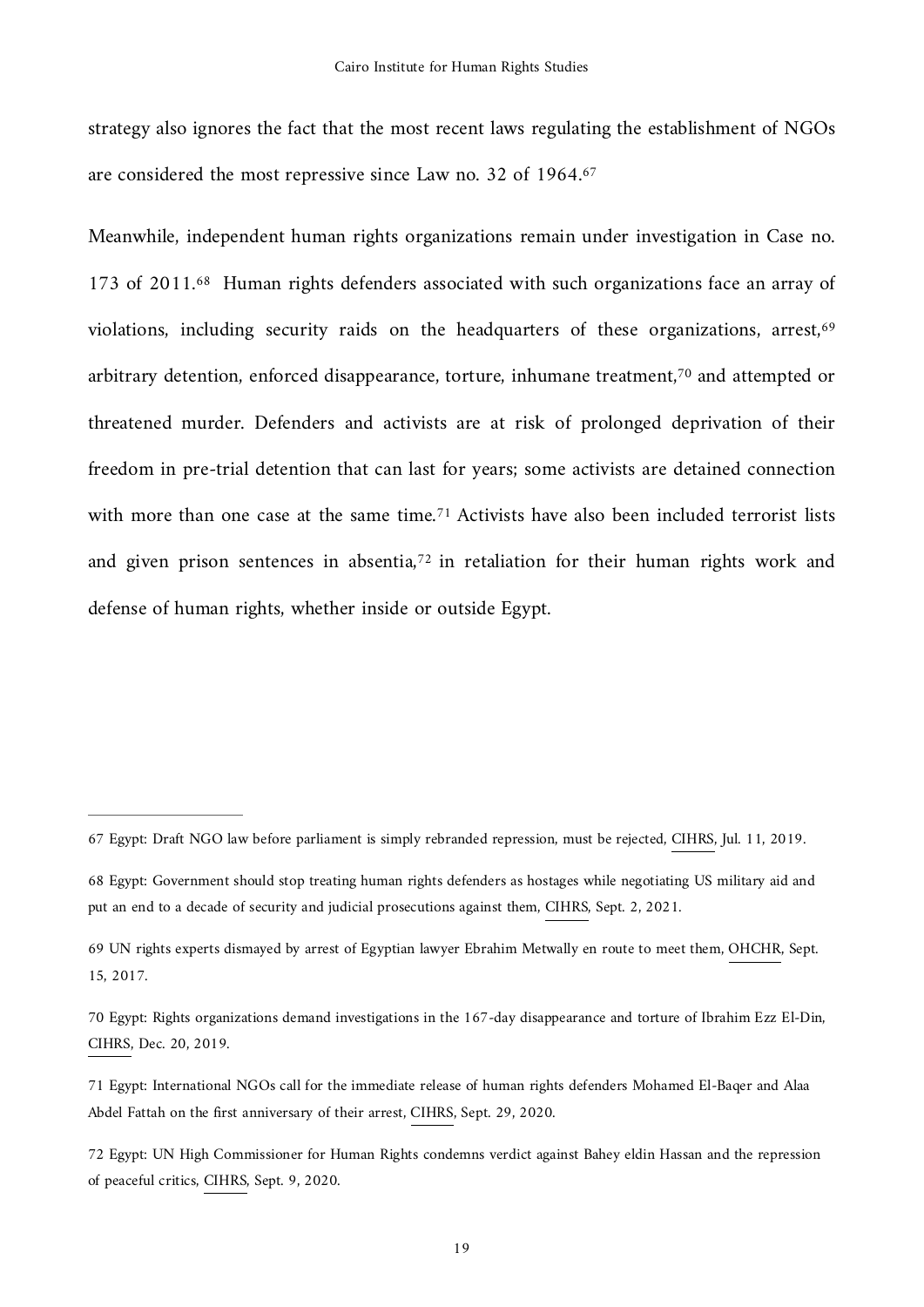### <span id="page-19-2"></span>**4. The right to political participation and to form political partie[s73](#page-19-0)**

The National Strategy for Human Rights claims that the challenges facing the formation of political parties is limited to their weak societal presence. Meanwhile, the strategy deliberately ignores the unprecedented repression that opposition parties have faced over the last seven years following President Abdel Fattah al-Sisi's assumption of power. Such political, legislative, and security repression is a daily reality for those associated with opposition political movements in Egypt.

The human rights strategy further fails to note that political parties operate in a hostile environment amid an unspoken prohibition on the peaceful transfer of power, replete with arbitrary and chronic restrictions on peaceful expression of opinion, peaceful assembly, and political participation; even if such participation takes place within defined constitutional and legislative frameworks.

<span id="page-19-3"></span>The January 2018 presidential election offers important insight toward understanding the reality of the right to political participation in Egypt, and the repression faced by peaceful political participants was deliberately omitted from the National Strategy document when discussing challenges to political engagement in Egypt. In the lead-up to the election, the state launched a series of attacks on political parties and their leaders.<sup>[74](#page-19-1)</sup> All candidates running against the current president Sisi were forcibly removed from the presidential race

<span id="page-19-0"></span>[<sup>73</sup>](#page-19-2) strategy p. 29

<span id="page-19-1"></span>[<sup>74</sup>](#page-19-3) Egypt | Human rights organizations condemn detention of Abdel-Moneim Aboul-Fotouh: Opposition candidates and critics of presidential elections continue to face imprisonment and reprisals, [CIHRS,](https://cihrs.org/egypt-human-rights-organizations-condemn-detention-abdel-moneim-aboul-fotouh-opposition-candidates-critics-presidential-elections-continue-face-imprisonment-reprisals/?lang=en) Feb. 17, 2018.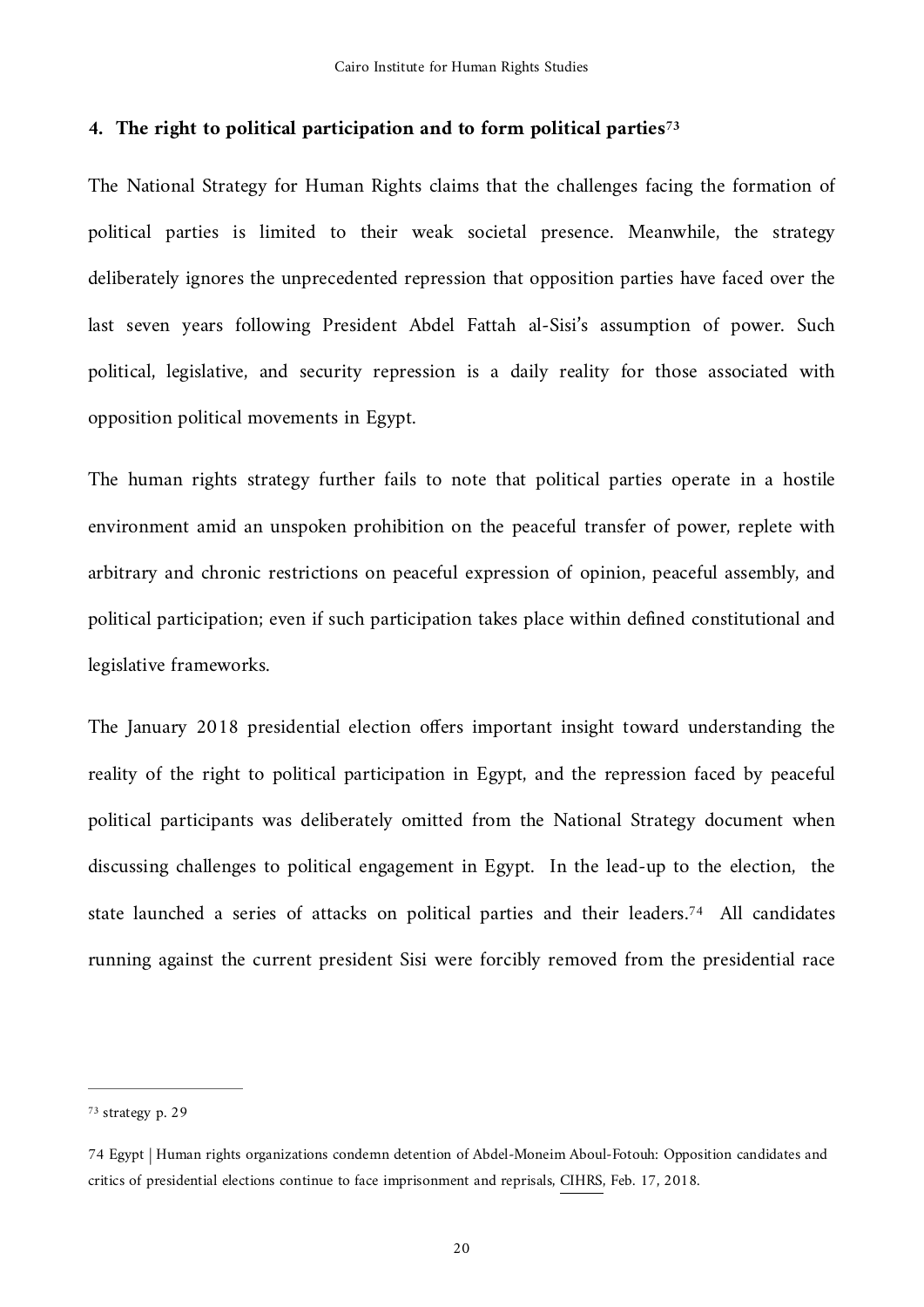<span id="page-20-4"></span>by imprisonment or house arrest, or they were intimidated into withdrawing themselves from the election[.75](#page-20-0)

<span id="page-20-5"></span>After Sisi was re-elected as president following a semi-referendum, a campaign began to amend the constitution to enable him to run for a third term, in violation of the constitutional restriction at the time. The amendments were passed and several senior officialsin various political parties<sup>[76](#page-20-1)</sup> were imprisoned, as part of a security campaign during con[s](#page-20-2)titutional amendment process<sup>[77](#page-20-2)</sup> while the Sisi-aligned media campaign slung treason accusations at opponents or critics of the amendments.

<span id="page-20-7"></span><span id="page-20-6"></span>When members of an array of secular opposition parties formed a coalition to run in the 2019 parliamentary elections, state security arrested coalition leaders in June of that year, accusing them of terrorism.<sup>[78](#page-20-3)</sup> Members of the "Hope Coalition" were imprisoned without trial, beyond the maximum legal duration for pretrial detention. Some defendants were then referred to the emergency court, and are awaiting a verdict on 17 November 2021; the verdict cannot be appealed. The Sisi government continues to ignore calls from the international community for their release.

<span id="page-20-0"></span><sup>&</sup>lt;sup>[75](#page-20-4)</sup> Egypt | Rights groups: General Anan's forcible disqualification from the presidential race confirms election rigging with potential to exacerbate violence, terrorism, and instability, [CIHRS,](https://cihrs.org/rights-groups-general-anans-forcible-disqualification-presidential-race-confirms-election-rigging-potential-exacerbate-violence-terrorism-instability/?lang=en) Jan. 24, 2018.

<span id="page-20-1"></span>[<sup>76</sup>](#page-20-5) 300 UN recommendations spurned by the Egyptian government; 12 demands must be urgently implemented before next month's UPR, [CIHRS.](https://cihrs.org/300-un-recommendations-spurned-by-the-egyptian-government-12-demands-must-be-urgently-implemented-before-next-months-upr/?lang=en)

<span id="page-20-2"></span>[<sup>77</sup>](#page-20-6) Egypt: International organizations urged to monitor constitutional referendum amid unfree and unfair climate, [CIHRS](https://cihrs.org/egypt-international-organizations-urged-to-monitor-constitutional-referendum-amid-repressive-climate/?lang=en), Apr. 17, 2019.

<span id="page-20-3"></span>[<sup>78</sup>](#page-20-7) Egypt: Latest arrest campaign seeks to eliminate emerging coalition in coming parliamentary elections, [CIHRS,](https://cihrs.org/egypt-latest-arrest-campaign-seeks-to-eliminate-emerging-coalition-in-coming-parliamentary-elections/?lang=en) Jun. 27, 2019.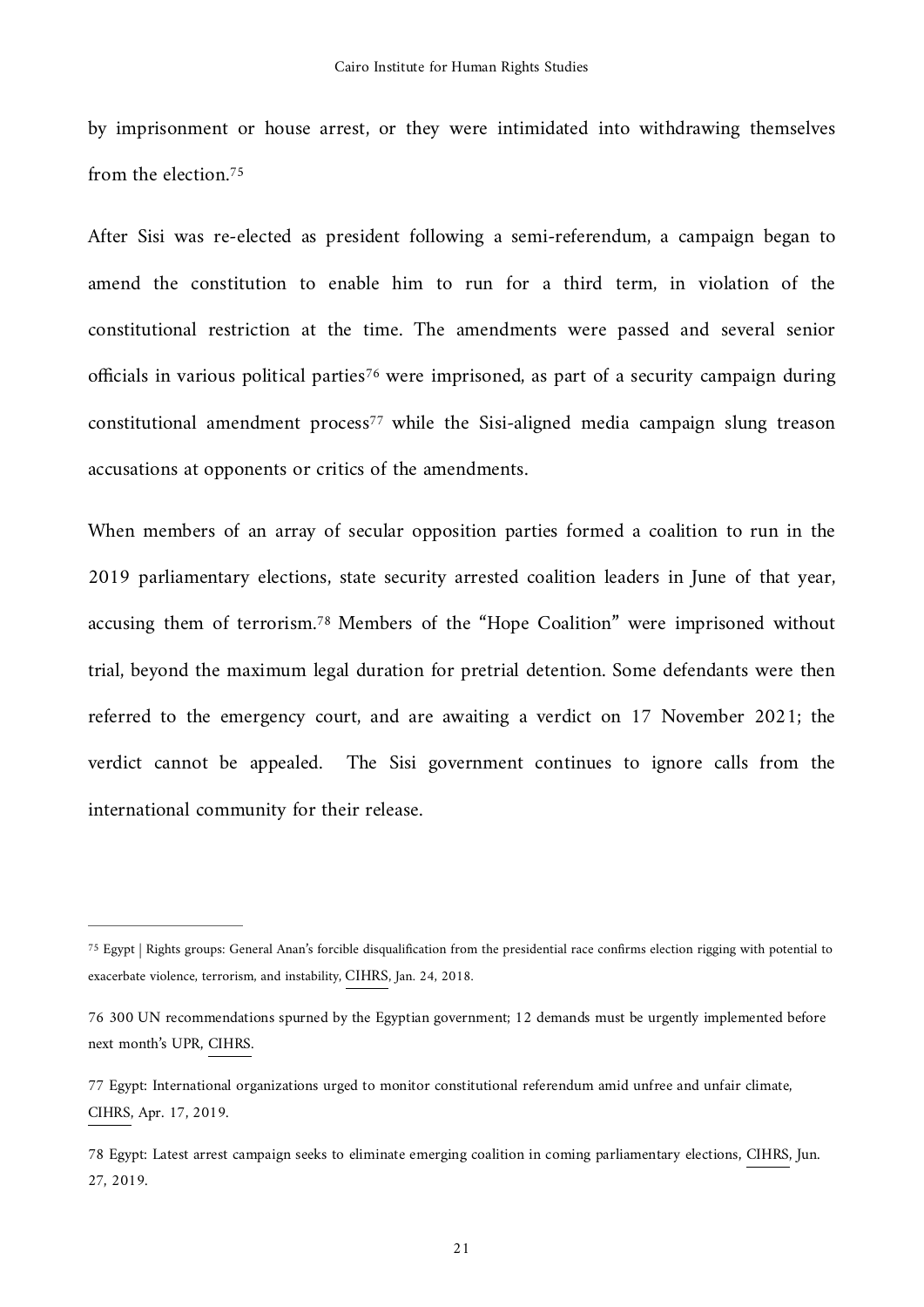The National Strategy for Human Rights blames the parties themselves for their limited presence in governance while failing to acknowledge that anyone who seeks to genuinely participate in the government on an opposition political platform – whether an individual candidate or a coalition or a party – will be forcibly removed and eliminated from the political scene.

### <span id="page-21-5"></span>**5. The right to freedom of religion and belief [79](#page-21-0)**

<span id="page-21-8"></span><span id="page-21-7"></span><span id="page-21-6"></span>The National Strategy for Human Rights reiterates that a lack of awareness is the challenge facing the exercise of freedom of religion in Egypt. Meanwhile, the state completely ignores the arbitrary closure of outlets for the free practice of religion and belief, and supports accusationsand trials based upon contempt of religion.<sup>[80](#page-21-1)</sup> People peacefully expressing opinions about freedom o[f](#page-21-2) religion and belief<sup>[81](#page-21-2)</sup> face imprisonment for expressing views that falloutside the mainstream narrative.  $82$  In just one of many examples, human rights researcher Patrick George Zaki was recently referred to trial before the Emergency State Security Court after a year and a half of pre-trial detention. He is being prosecuted for publishing an article on the situation of Copts in Egypt, who face violence and repression including murder and displacement[.83](#page-21-4)

<span id="page-21-9"></span><span id="page-21-0"></span>[<sup>79</sup>](#page-21-5) pp. 29, 30 of the strategy

<span id="page-21-1"></span>[<sup>80</sup>](#page-21-6) EIPR calls for the release of Gerges Samih, accused of joining a terrorist group because of a Facebook comment some considered "offensive to Islam." [EIPR,](https://eipr.org/press/2021/09/%25D8%25A7%25D9%2584%25D9%2585%25D8%25A8%25D8%25A7%25D8%25AF%25D8%25B1%25D8%25A9-%25D8%25A7%25D9%2584%25D9%2585%25D8%25B5%25D8%25B1%25D9%258A%25D8%25A9-%25D8%25AA%25D8%25AF%25D8%25B9%25D9%2588-%25D9%2584%25D8%25A5%25D8%25AE%25D9%2584%25D8%25A7%25D8%25A1-%25D8%25B3%25D8%25A8%25D9%258A%25D9%2584-%25D8%25AC%25D8%25B1%25D8%25AC%25D8%25B3-%25D8%25B3%25D9%2585%25D9%258A%25D8%25AD%25E2%2580%25A6-%25D9%2585%25D8%25AA%25D9%2587%25D9%2585-%25D8%25A8%25D8%25A7%25D9%2584%25D8%25A7%25D9%2586%25D8%25B6%25D9%2585%25D8%25A7%25D9%2585-%25D9%2584%25D8%25AC%25D9%2585%25D8%25A7%25D8%25B9%25D8%25A9-%25D8%25A5%25D8%25B1%25D9%2587%25D8%25A7%25D8%25A8%25D9%258A%25D8%25A9-%25D8%25A8%25D8%25B3%25D8%25A8%25D8%25A8-%25D8%25AA%25D8%25B9%25D9%2584%25D9%258A%25D9%2582) Sept. 8, 2021.

<span id="page-21-2"></span>[<sup>81</sup>](#page-21-7) The sentencing of two young men to prison on charges of promoting ideas belonging to the Shiite sect.

<span id="page-21-3"></span>[<sup>82</sup>](#page-21-8) The Egyptian Initiative calls for the release of an Azhar teacher accused of spreading "Quranism" and the end to the prosecution of people with different religious affiliations, [EIPR](https://eipr.org/en/press/2020/09/egyptian-initiative-calls-release-azhar-teacher-accused-spreading-quranism-and-end), Sept. 17, 2020.

<span id="page-21-4"></span>[<sup>83</sup>](#page-21-9) Egypt: After 19 months of pre-trial detention, Patrick Zaki's trial begins tomorrow before the Emergency Court, [CIHRS](https://cihrs.org/egypt-after-19-months-of-pre-trial-detention-patrick-zakis-trial-begins-tomorrow-before-the-emergency-court/?lang=en), Sept. 13, 2021.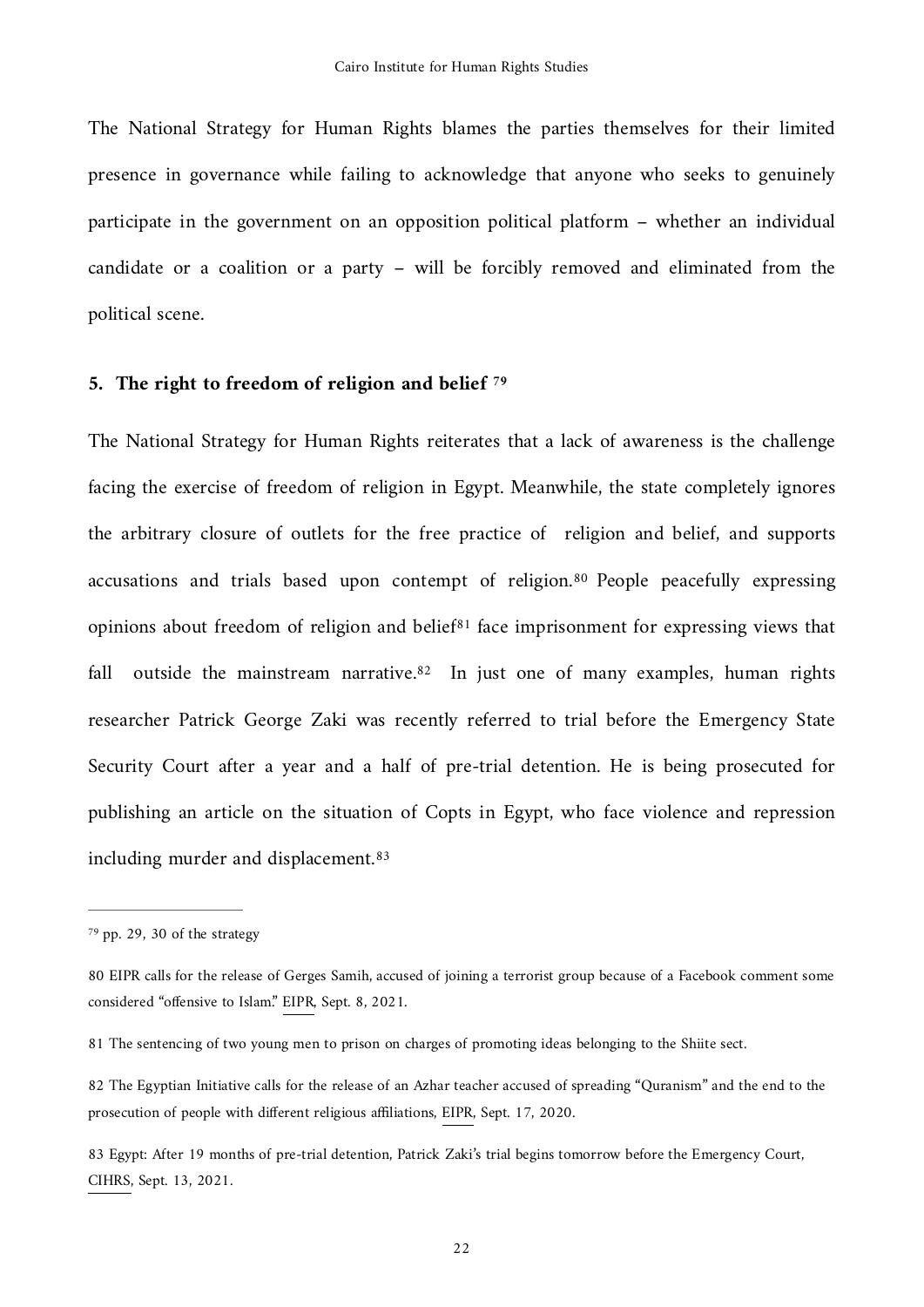While the strategy praises the Church Construction Law, it neglects the law's failure to put an end to violations of Coptic Christians' right to practice religious rites. Meanwhile, state agencies continue to force Christians to accept customary sessions outside the law in cases of Muslim assaults on Christians. The state also forced the closure of several churches after these churches submitted requests to legalize their conditions, in accordance with the law on church construction.[84](#page-22-0)

### <span id="page-22-1"></span>**Third: Misdiagnosis leads to an exacerbation of the disease**

An effective strategy should end with an action plan or a set of interim goals that must be achieved in order to reach target results. Under the title 'Targeted Results,' the strategy suggests the introduction of legislative amendments, increased training, and awareness raising. These suggestions are of no relevance or potential efficacy when the entire Egyptian state – its executive, legislative, judicial, security, and military institutions – are relentlessly engaged in a systematic attack on human rights. Under the direct daily supervision and direction of the President of the Republic Abdel Fattah al-Sisi, the state acts to undermine the limited guarantees of human rights provided in the constitution and law.

To demonstrate its credibility, the National Strategy for Human Rights should have, for instance, announced a moratorium on executions, pending review of the most serious crimes that warrant capital punishment. The document should have included a review of all cases in which the accused and/or their families alleged that they were subjected to enforced disappearance, torture and inhumane treatment, often with intent of coercing a confession

<span id="page-22-0"></span>[<sup>84</sup>](#page-22-1) EIPR decries state's closure of churches that filed for legal status and demands the release of all arrested persons. Fourteen functioning churches shut down since the church construction law was issued, [EIPR](https://eipr.org/en/press/2018/04/eipr-decries-state%25E2%2580%2599s-closure-churches-filed-legal-status-and-demands-release-all), Apr. 30, 2018.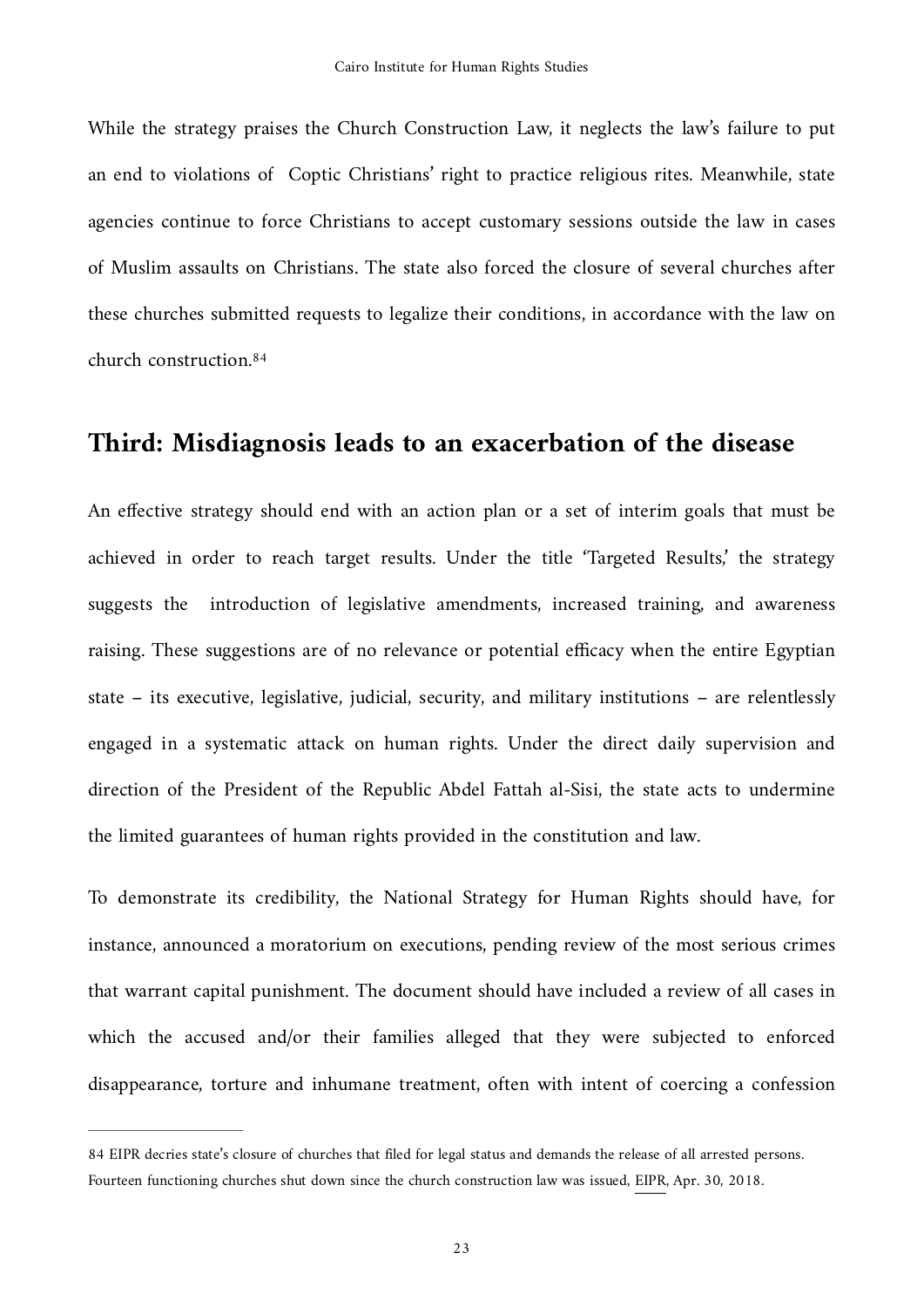<span id="page-23-2"></span>during investigation. It should have also included a discussion of the anti-torture draft law; the judges and human rights defenders who drafted the law were referred to investigation[.85](#page-23-0)

<span id="page-23-3"></span>The issue of prolonged pre-trial detention is not related to regulations on pre-trial detention contained in national laws,  $86$  nor is it related to the absence of legislation, where the law stipulates the maximum period of pre-trial detention is eighteen months. However, cases of prolonged pre-trial detention have exceeded three years are due to circumvention of this law, given the control of the security sector over the public prosecution and judiciary in Egypt. A phenomenon referred to as 'recycling cases' has spread throughout the country, where detainees are accused of committing new crimes during their pre-trial detention. Thus a new case is brought against them, lengthening their detainment indefinitely.

These are just few examples of the deception and denial that is reinforced throughout the 78-page National Strategy for Human Rights document, which ended with recommendations disconnected from the real causes of the human rights catastrophe in Egypt.

<span id="page-23-0"></span>[<sup>85</sup>](#page-23-2) Egypt | Rights groups: The referral of judges Hisham Raouf and Assem Abd al-Gabbar to a competency hearing is political retaliation, [CIHRS](https://cihrs.org/rights-groups-referral-judges-hisham-raouf-assem-abd-al-gabbar-competency-hearing-political-retaliation/?lang=en), Feb. 4, 2018.

<span id="page-23-1"></span>[<sup>86</sup>](#page-23-3) The Targeted outcomes in the National Human Rights Strategy on the Right to Personal Freedom, item no. 1, pg. 19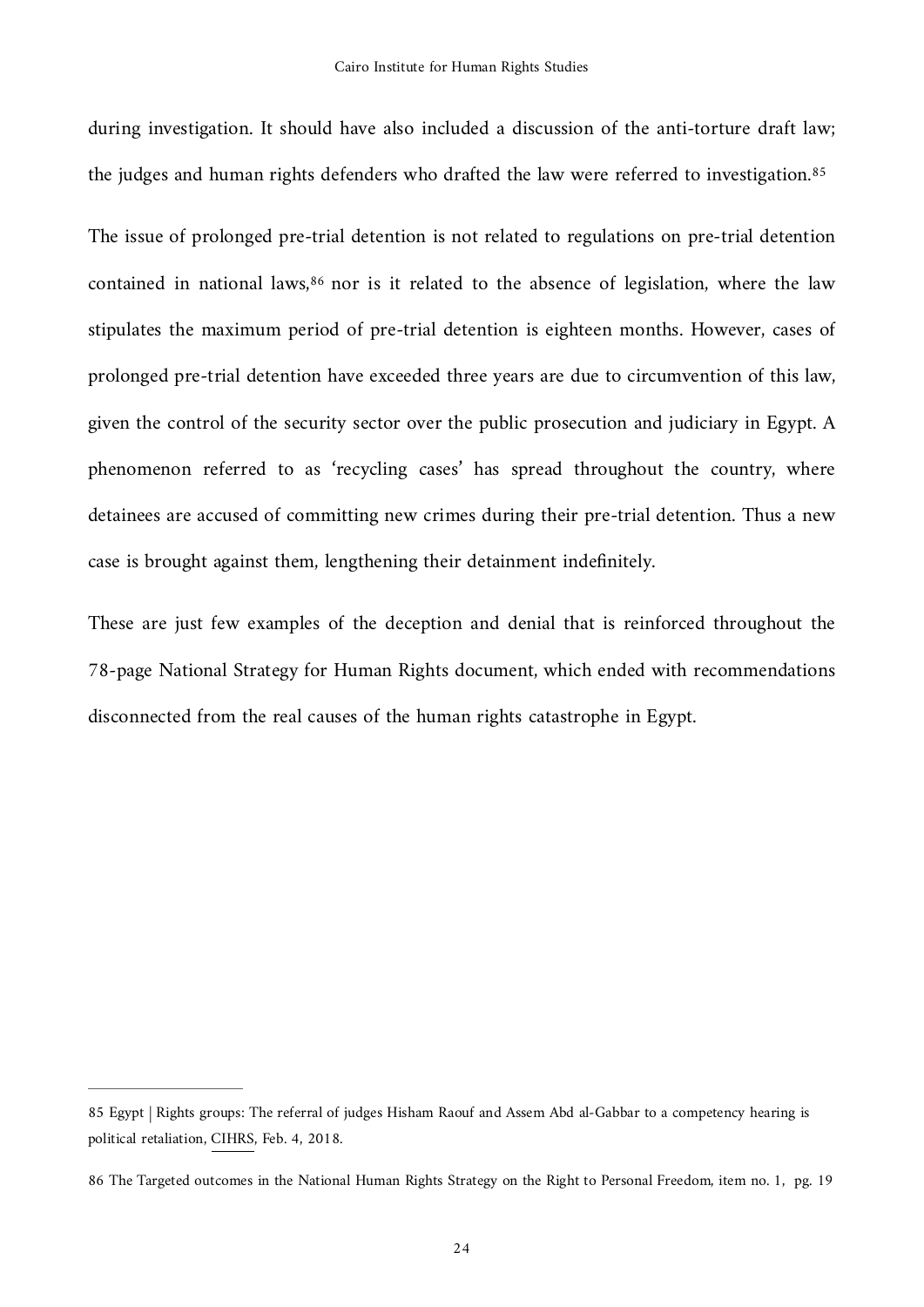### **Conclusion**

The United Nations Committee against Violence and Torture report may provide the best summary of the human rights crisis in Egypt. The report stated:

 "Torture is perpetrated by police officers, military officers, National Security officers and prison guards. However, prosecutors, judges and prison officials also facilitate torture by failing to curb practices of torture, arbitrary detention and ill-treatment or to act on complaints. Perpetrators of torture almost universally enjoy impunity, although Egyptian law prohibits and creates accountability mechanisms for torture and related practices, demonstrating a serious dissonance between law and practice."[87](#page-24-0)

<span id="page-24-1"></span>The United Nations report affirmed that the human rights crisis in Egypt is neither caused by the absence of legislation nor by cultural and societal factors, but by state institutions, which are entrusted to enforce the law, respect the constitution, and protect human rights. The strategy's contends that the human rights predicament in Egypt is caused by the cultural and societal weaknesses and shortcomings of the people, while ignoring the fact that the authoritarian government under Sisi spares no effort in preventing the emergence of a stronger human rights culture in Egypt, including by repressing and seeking to eliminate the country's civil society and human rights communities. Thus the National Strategy for Human Rights does not offer any pledge to put an end to the relentless war waged by the state against the proponents and propagators of human rights culture, including civil society advocates, independent human rights organizations and independent rights advocates. The strategy offers no solutions aimed at curbing the repression of human rights emanating from

<span id="page-24-0"></span>[<sup>87</sup>](#page-24-1) UN Committee against Torture report, [OHCHR](https://tbinternet.ohchr.org/_layouts/15/treatybodyexternal/Download.aspx?symbolno=A/72/44&amp;Lang=en).